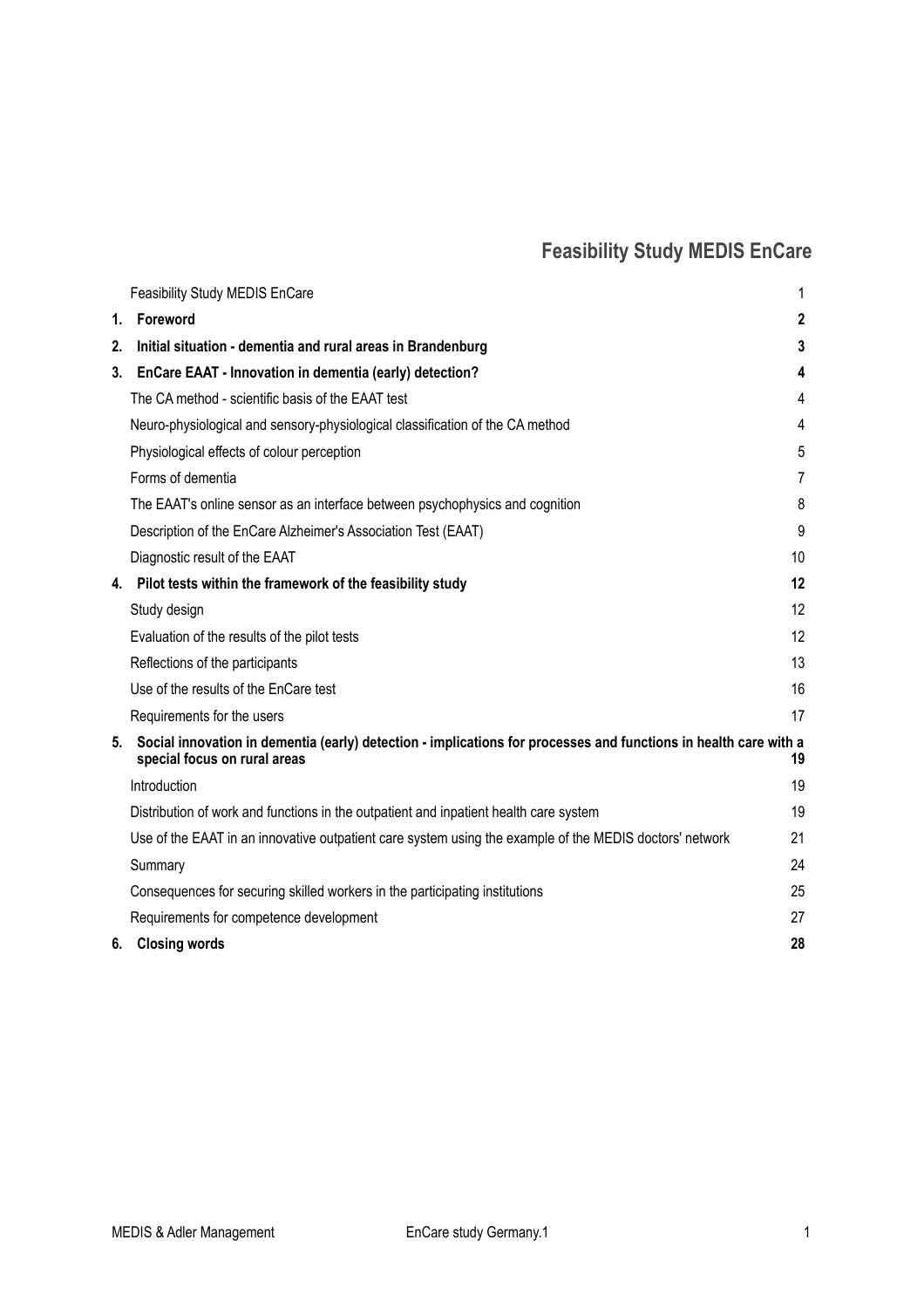# <span id="page-1-0"></span>**1. Foreword**

This study was produced as part of a unique development project "MEDIS EnCare" in cooperation with MEDIS Management GmbH Elsterwerda, Adler Management Berlin and other partners involved.

The "Social Innovation" funding guideline is also unique in the state of Brandenburg, which makes such project implementation possible in the first place. Small project teams can receive relatively uncomplicated support in developing innovative approaches within the framework of this guideline. Thanks are therefore due to the State of Brandenburg, in particular the Ministry of Economic Affairs, Labour and Energy of the State of Brandenburg (MWAE), the European Union as a co-sponsoring institution and the technical assistance provided by Wirtschaftsförderung Land Brandenburg GmbH (WFBB) and Investitions- und Landesbank des Landes Brandenburg (ILB).

A number of participants took part in this study: MEDIS Elsterwerda staff, doctors from the MEDIS doctors' network, staff from Adler Management, Klinikum Niederlausitz and subordinate institutions.

The authors were:

Berg, Prof. Dr. Frank (survey of participants, contribution to chapter 4)

Bünger, Marco (overall editing, chapter 2, contribution to chapters 3, 4, 5 and 6)

Jäger, Dr. Carsten (Contribution to Chapters 5 and 6)

Winkelmann, Tino (Contribution to Chapter 3)

The entire project was optimally supported and technically accompanied by the developers of the EAAT test, the Czech company DAP Services a.s., despite the Corona pandemic and the lack of possibilities for presence.

The "MEDIS EnCare" project focused on the question of the extent to which a technical innovation, the digital medical product "EnCare Alzheimer's Association Test (EAAT)", can become a driver of social innovations in the Brandenburg health care system, with a particular focus on the distribution of work and the relief of skilled workers in the prevention and (early) detection of dementia. It is likely to remain unique that a medical product is first examined with regard to its social effects or its innovation potential, even before it is medically validated and brought onto the market by "big" players with the corresponding financial resources.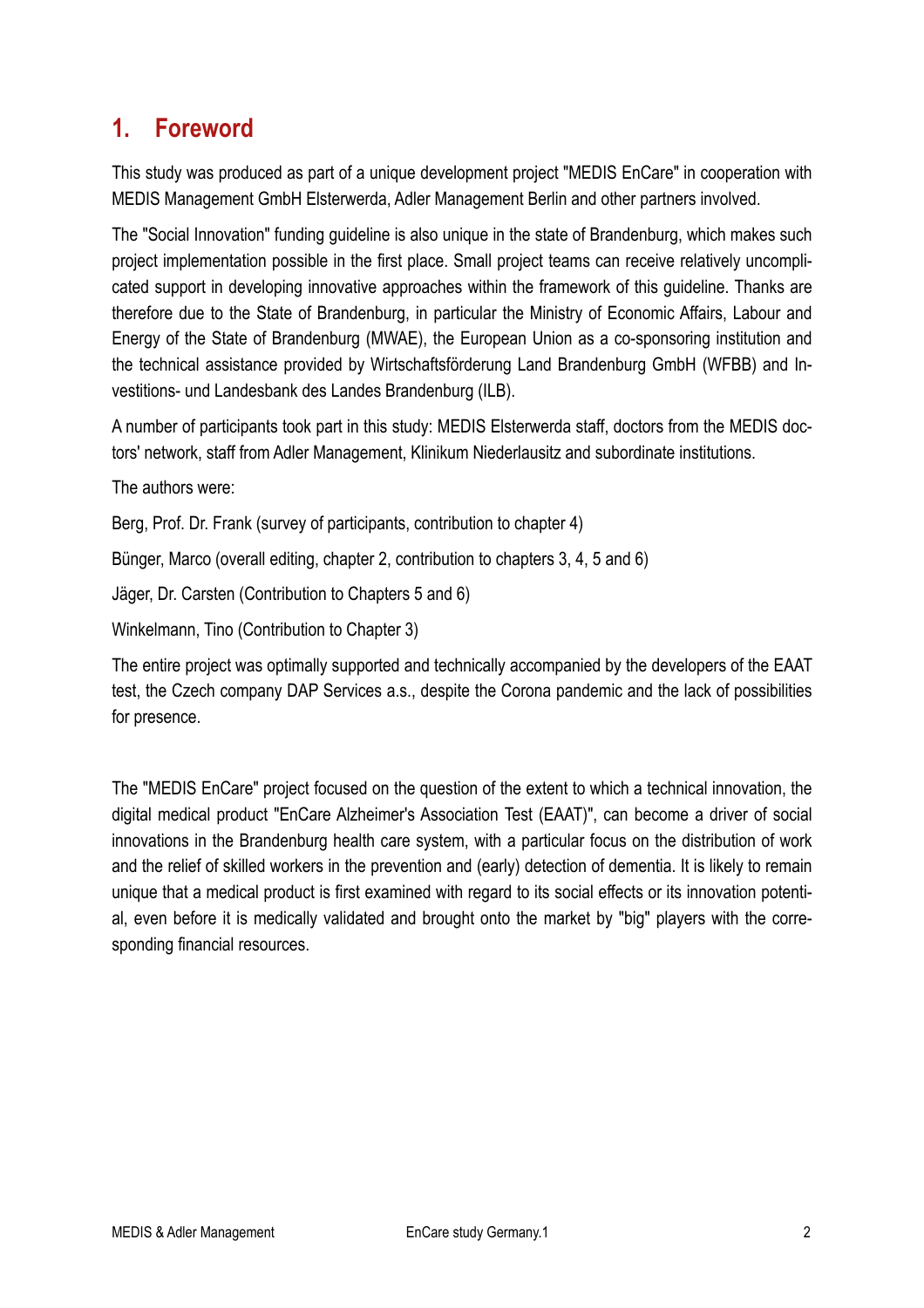# <span id="page-2-0"></span>**2. Initial situation - dementia and rural areas in Brandenburg**

The rural area in Brandenburg is characterised by an increasingly ageing population, accompanied by an increase in the number of dementia patients and a simultaneous shortage of skilled workers in the entire health care system, but especially in inpatient and outpatient care. In the decade 2020-2030 alone, the country will have a shortage of about 13,000 health professionals, while at the same time the number of dementia patients will increase by more than 50% to over 90,000 by 2030. In addition, there will be a high number of retirements in the medical sector, which will lead to a further worsening of the supply situation in the country. The peripheral/remote regions of the country are particularly affected by this.

Social innovations are therefore urgently needed, especially in rural areas, in addition to the recruitment and retention of skilled workers, among other things through "a reduction in care prevalence, for example through (...) care structures (...) that take effect at an early stage locally" in order to "(...) reduce the emerging need for services and thus alleviate the foreseeable shortage of skilled workers"<sup>[1](#page-2-1)</sup>.

<span id="page-2-2"></span>In the field of dementia, the situation is specifically characterised by the following serious problem complexes:

- The diagnosis of dementia, especially the differential diagnosis from the "normal" age-related loss of cognitive abilities, is time-consuming and requires early recognition by (caring) relatives.
- As differential diagnosis is often carried out too late, the number of unreported cases in this area is quite high and dementia is often diagnosed late.
- This results in various problems in the organisation of adapted care, but also in dealing with relatives (powers of attorney, etc.).

For these reasons, early detection of risks or an early phase of dementia is an essential, if not the only, approach to planning the necessary care and support in the long term, to at least slow down the course of the disease with therapeutic offers and to enable the family environment to deal with the disease at an early stage.

This functionality is brought by the EnCare EAAT test, which was developed in the Czech Republic from 2016-18 by a team from DAP Services a.s. and the Czech Alzheimer's Association.

<span id="page-2-1"></span>SÖSTRA & IMU Institute: Facility Survey in Selected Health Professions 2014, p. 119 [1](#page-2-2)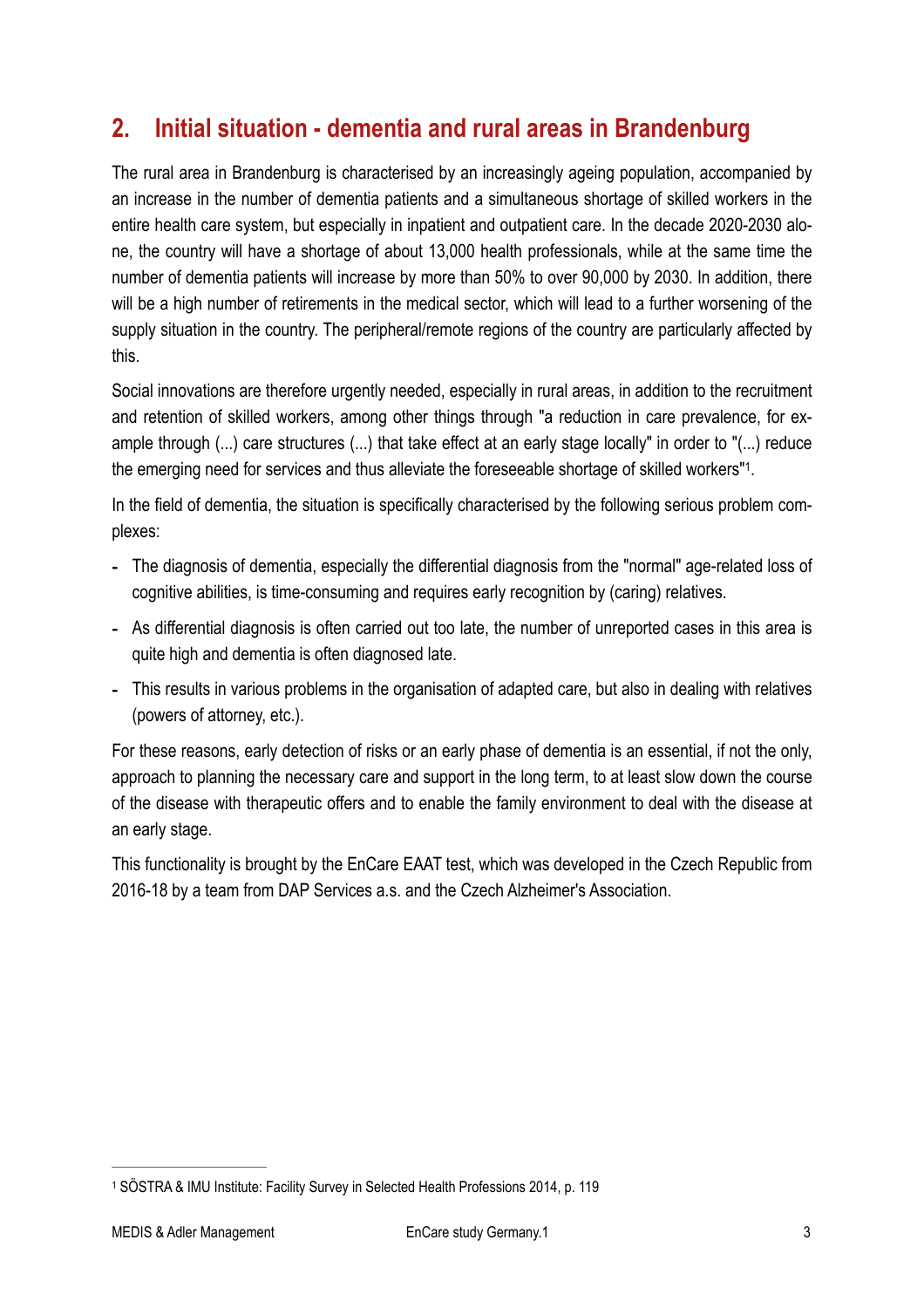# <span id="page-3-0"></span>**3. EnCare EAAT - Innovation in dementia (early) detection?**

## <span id="page-3-1"></span>**The CA method - scientific basis of the EAAT test**

Cognition and behaviour are highly interwoven in humans, but are nevertheless subject to a strong degree of involuntary physiologically determined mechanisms. The CA method is able to take and evaluate measurements of the cognitive and physiological constitution of a test person precisely at this interface. In addition, statements can be made about the behavioural repertoire currently available to the test person.

On the basis of the three closely linked dimensions of cognition, physiology and behaviour, it is possible to make diagnostic statements about the individual risk of a possible later dementia disease as well as a reliable early detection of the first cognitive changes in test persons with still very slight symptoms.

*Today, there are various applications of the CA method in the fields of human resources, sports, market research, education and healthcare. To date, approximately 650,000 tests have been conducted worldwide, and scientific studies have proven the reliability and precision of the method (more information at www.camethod.com).*

#### <span id="page-3-2"></span>**Neuro-physiological and sensory-physiological classification of the CA method**

Humans can psychophysically distinguish about 200 colour tones through the interaction of retina and cortex. The system provides an additional differentiation in over 500 brightness levels, which can be perceived independently of the hue. Multiplicative use of the qualities hue, brightness and saturation thus results in several million differentiation possibilities that our current visual system can calculate. These strong differentiation possibilities require a highly efficient central nervous system.

Random genetic mutations, which were, however, quite advantageous for the survival and reproduction of cells, led to the development of light-sensitive cells in organisms of the primordial ocean. On this basis, evolutionary processes brought forth the eye as probably the most important sensory organ at the end of a long developmental chain. The eye is the most complex interface between the environment and our self. Today, as trichromats<sup>[2](#page-3-3)</sup>, we have about 250 million sensory cells in our visual system alone. That is more sensory cells than for all other human senses combined.

<span id="page-3-4"></span>According to this, colours and colour perception played and still play a major, possibly even decisive role in the development of the human central nervous system and significantly determine our behaviour today, but also our general cognitive performance.

<span id="page-3-3"></span><sup>&</sup>lt;sup>[2](#page-3-4)</sup> Trichromats: Creatures that have 3 types of cones (colour receptors) in the retina.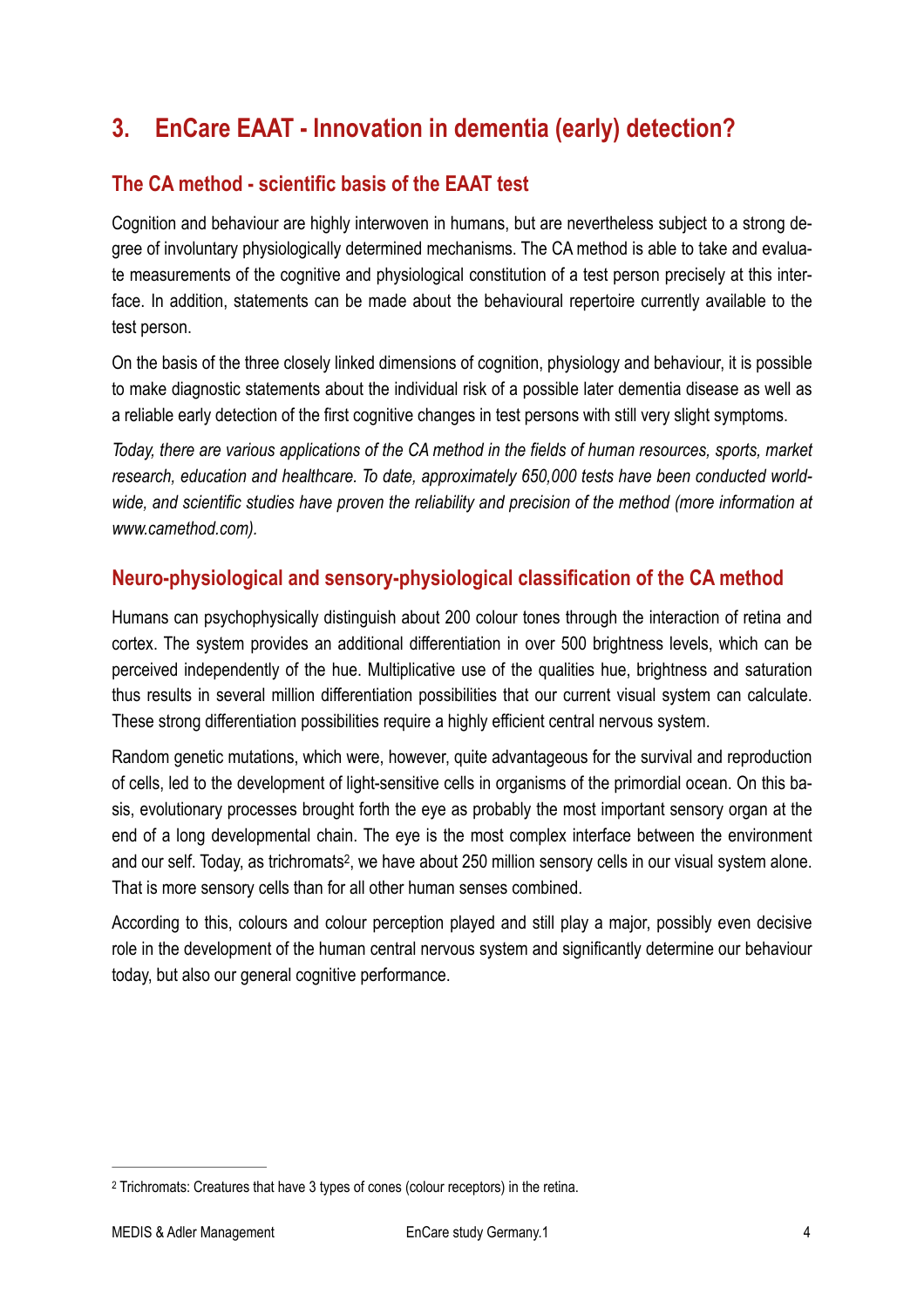## <span id="page-4-0"></span>**Physiological effects of colour perception**

<span id="page-4-6"></span><span id="page-4-5"></span>The detection of colour stimuli by the photoreceptors of the eye, the preprocessing of these stimuli in the retinal neurons<sup>3</sup>[,](#page-4-1) their encoding and transmission via the optic nerve and visual pathway as well as their processing in the visual cortex of  $4$  the brain are complex psychophysical processes, at the end of which stands colour perception.

In the further neuronal processing of colour sensations, colour perception is always very closely linked to the observation and environmental conditions and the brain areas responsible for them. Colour perceptions are able to trigger emotions and further sensations and ultimately even influence differentiated feelings.

When the human eye perceives colours, ancient "programme disks" and a quasi-evolutionary programme are automatically activated on the basis of a genetic coding (script). This script runs unconsciously. It is not possible to influence it deliberately. Human behaviour is subject to a control influenced by colour perception, which we cannot escape.

**Colours trigger reflexes and reactions in the brain stem.** These have behavioural control functions that are important for survival and mainly affect unconscious but also conscious processes. These neuronal mechanisms of the brain stem are mainly located in its transition to the spinal cord. This transition (medulla oblongata) is a reflex centre that registers incoming sensor signals within a very short time bypassing consciousness and voluntary control.

The incoming sensor signals are not first processed by corresponding higher brain regions and summarised for an adequate assessment in order to initiate a voluntary reaction, but are converted into direct action potential without detours. Within milliseconds, the colours adjust our brain to their meaning and trigger physiological and psychological effects that activate us and equip us with a "preset", so to speak, for the subsequent required behaviour. Colour stimuli thus reach the brain stem very quickly on direct projection pathways and influence our basic moods and sensations.

*Through its ascending reticular activation system, the brainstem initiates higher process processing. The brainstem activates the cerebrum in such a way that consciousness and attention arise.* 

<span id="page-4-8"></span><span id="page-4-7"></span>After colour stimuli have triggered potentials in the brainstem, the information is transmitted, among other things, via one of the most important and largest projection pathways, the formatio reticularis, ascending from the brainstem to the limbic system (mesolimbic pathway), including the hippocampi and fornix<sup>5</sup>[.](#page-4-3) The formatio reticularis with its fibre bundles even <sup>6</sup>reaches the medial forebrain bundle and the

<span id="page-4-1"></span>[<sup>3</sup>](#page-4-5) Retinal neurons: all nerve cells in the retina (cones, rods, also ganglion cells and amacrine cells).

<span id="page-4-2"></span>Visual cortex, entire visual cortex of the brain, seat is the occipital lobe [4](#page-4-6)

<span id="page-4-3"></span>Hippocampus: - Hippocampus (limbic system), memory consolidation, knowledge storage, memorisation processes [5](#page-4-7) (Alzheimer's disease almost always begins here), fornix: (limbic system), transfer of short-term memory content into longterm memory, learning processes.

<span id="page-4-4"></span>Formatio reticularis: wake-up system, projection pathway, activation (ARAS), start of emotion processing [6](#page-4-8)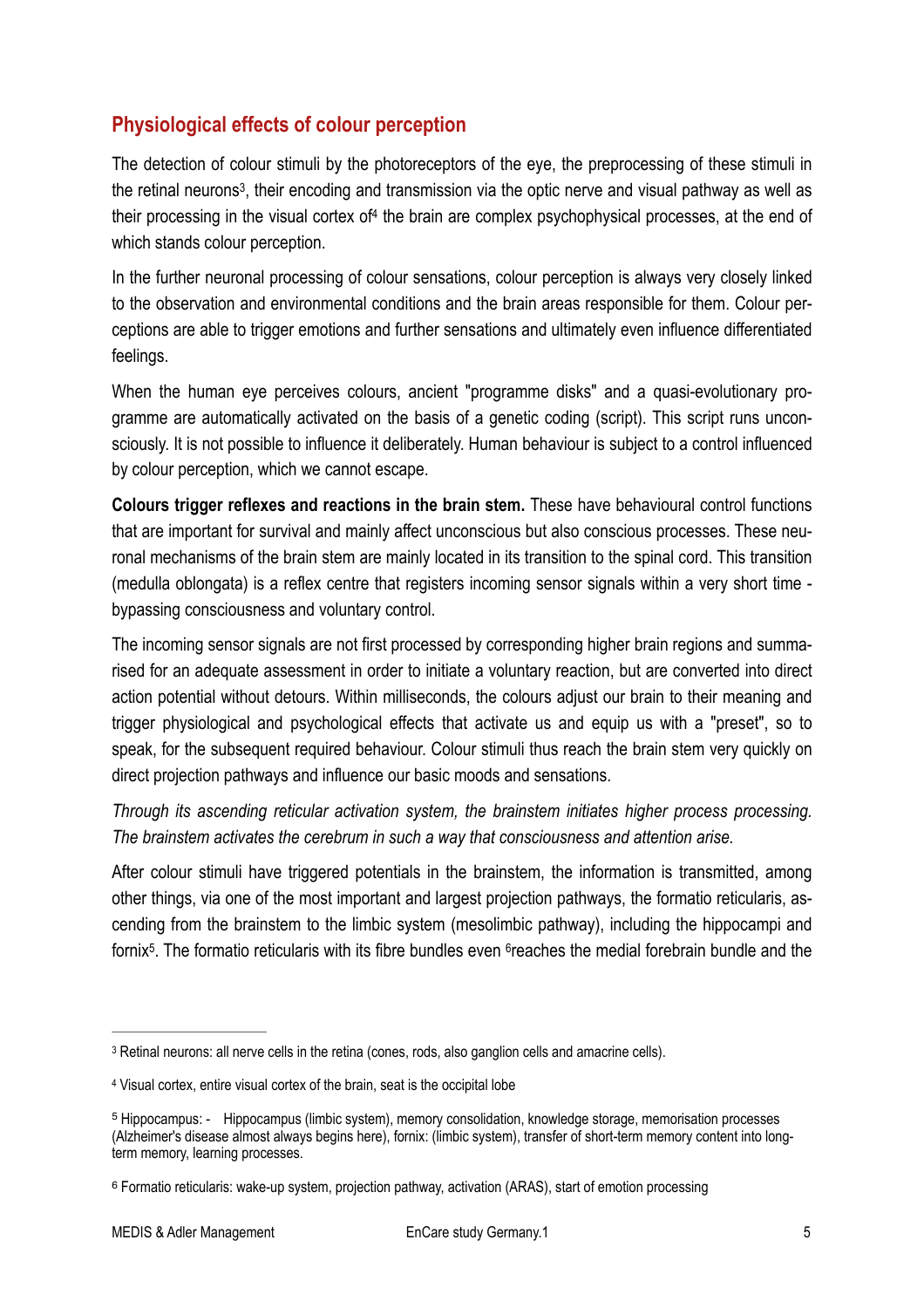<span id="page-5-2"></span>diencephalon and thus finds participation in homeostasis<sup>[7](#page-5-0)</sup>, but also voluntary behavioural control for processing pleasure, lust and reward impulses. The limbic system is a brain region that forms a ring around the upper brainstem. This is where all incoming sensory signals are coordinated and emotionally evaluated. The limbic system is responsible for services such as learning, motivation, emotions, memory and many vegetative functions. For some years now, the limbic system has also been attributed more and more intellectual performance.

<span id="page-5-3"></span>Via regulatory mechanisms with the strong involvement of the amygdala, our fear and anxiety conditioning centre, effects from colour stimuli are also processed further, along with many other excitations. If, for example, a signal based on the colour red arrives at the amygdala, our organism is already preset to it, as briefly explained above. Now this signal is transmitted upwards to a higher brain region, the visual cortex[.](#page-5-1) The visual cortex occupies the largest part of the occipital lobe<sup>[8](#page-5-1)</sup>. This part of our brain, which is rather young in developmental history, is where our image of the world is formed. This is where sensory impressions are received and processed, information is stored and interpreted, actions are stimulated and feelings are triggered. The cerebral cortex is the seat of human consciousness and makes the human being what he or she is, a reflected cognitive being.

Object processing thus takes place in the occipital lobe as the first step of higher process processing. Space, time and situation are evaluated and fed back to the amygdala. If, for example, blood, lava or fire are fed back to the perception of red, the amygdala immediately activates the hypothalamus (in the diencephalon) which immediately sets our vegetative nervous system and all vegetative functions to "survival".

Continuing upwards into the frontal brain, the information now reaches the youngest and most human part of our brain, the frontal lobe. Here, in the frontal association areas, incoming emotions are processed into feelings based on experience and knowledge. The frontal lobe is also home to the executive frontal functions (EF) that generate, trigger and control our complex human behaviour (the seat of soft skills). If healthy processing can take place, it will also be possible for the individual to generate adequate, favourable behaviour that is beneficial to the self.

It becomes clear that feelings need cognition. From the coarse behaviour-controlling primal mechanisms of emotions, which vary depending on the situation, the human mind, if it is functioning, models finely graded feelings. The force of the emotions is toned down. The primal emotions such as fear, anger, anxiety, pleasure, disgust, sadness, joy and surprise become finely graded emotions such as jealousy, insecurity, melancholy, pride, enthusiasm, bewilderment, glee, boredom, mortification, thoughtfulness, gratitude, guilt and despair. This is made possible by a complex mental processing of the purely physical perception of the environment in a healthy functioning brain.

<span id="page-5-0"></span><sup>&</sup>lt;sup>[7](#page-5-2)</sup> Homeostasis: Regulatory mechanism, serves to maintain all life processes in the human organism in the necessary dynamic equilibrium.

<span id="page-5-1"></span>[<sup>8</sup>](#page-5-3) Occipital lobe: Occipital lobe of the cerebrum, part of the visual system, visual centre of the brain, tasks are colour perception, interpretation of visual stimuli, space, time,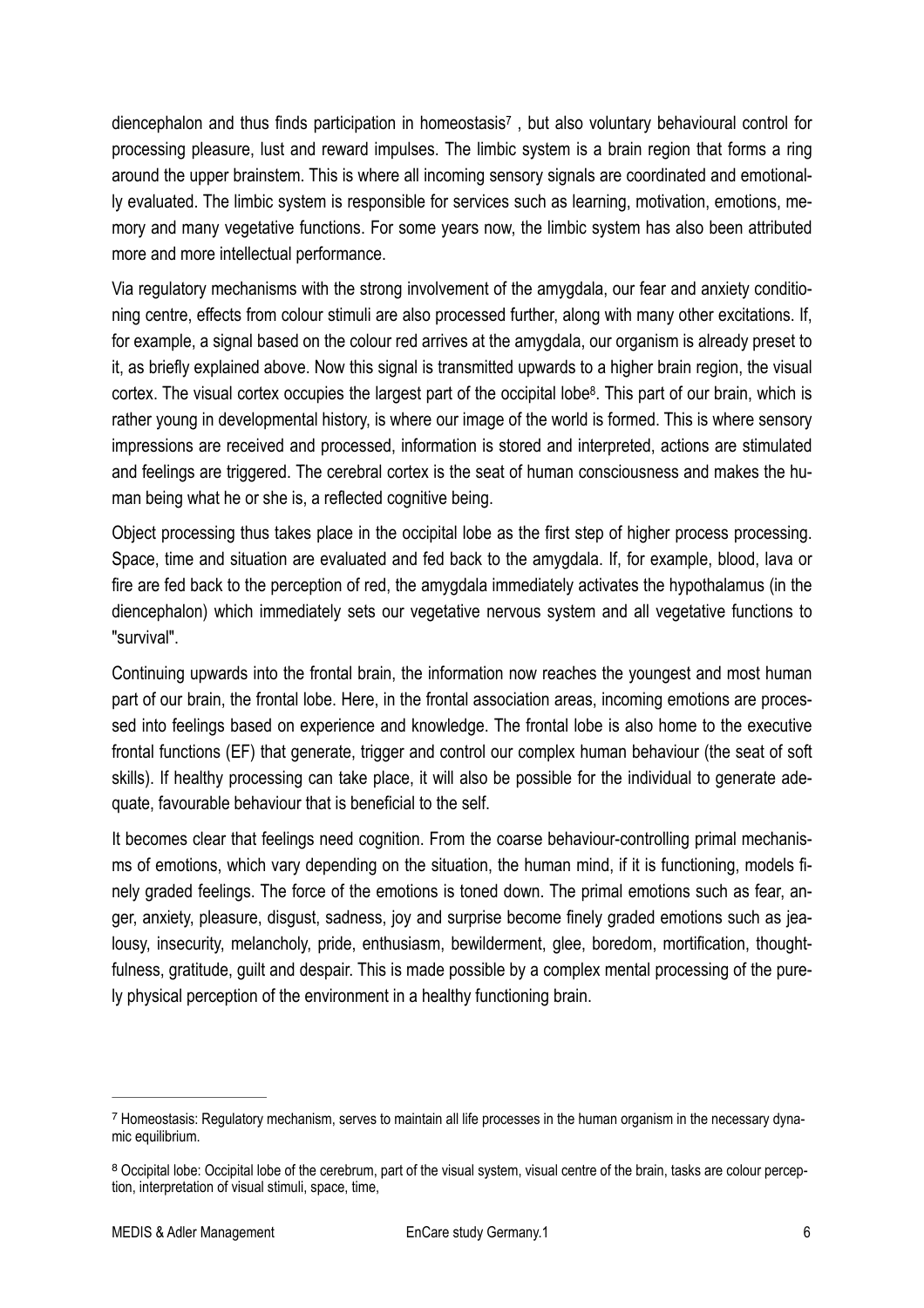#### <span id="page-6-0"></span>**Forms of dementia**

A dementia syndrome can produce many symptoms. Although similar symptoms develop during the course of the disease, it is important to first distinguish the cause when making a diagnosis. There are primary and secondary forms of dementia. In the primary forms (frequent forms), the causes lie in a multi-layered cortical neurodegeneration. The secondary forms (rather rare forms) are not cortical neurodegenerative in nature. The cause is a long-lasting, moderate to severe depression. However, both forms of dementia always lead equally to a reduction in cognitive performance and, in the further course, also to unfavourably influenced social behaviour, changes in emotional control and motivational difficulties.

In primary forms of dementia such as Alzheimer's disease, frontotemporal dementia, vascular dementia or Lewy body dementia, the causes of the disease are neurodegenerative. In very simplified terms, this means that mainly neurons, neurites and dendrites die off<sup>[9](#page-6-1)</sup>.

<span id="page-6-2"></span>The number of neurons decreases, connections between the nerve cells are lost, communication between the cells is disturbed. Thus, projection pathways and projection areas are also gradually lost. Depending on which area of the brain is affected first, the functions performed by this region are also affected first. **Alzheimer's disease** (AD) almost always begins in the hippocampi, a large region of the limbic system. This brain region is the switch point between short- and long-term memory and is significantly involved in memory consolidation. Another important function of the hippocampus is the control of basic emotions such as anger, fear, sadness, disgust and joy. In connection with the amygdala, the hippocampus is able to emotionally evaluate and control signals (stimuli) from the environment. With the onset of Alzheimer's disease, disturbances in memory, thinking and orientation can develop quite quickly. In the course of the disease, there are increasing problems with arithmetic, learning ability and general comprehension. Eventually, speech and language comprehension, impulse control and judgement are also affected.

In contrast, in the less common **frontotemporal dementia** (FTD / Pick's disease), the disease begins in the areas of the frontal lobe, the brain region that generates our social behaviour and where our other executive functions are located. FTD is also a neurodegenerative form of dementia. In contrast to Alzheimer's, the social behaviour of the sufferer is impaired first. Impulses become increasingly difficult to regulate and can no longer be adequately compensated. Compassion, sympathy and empathy disappear. It is difficult to feel differentiated feelings such as joy or gratitude. Aggression can occur.

Circulatory disorders in the brain can trigger **vascular dementia** (MID, SAE) when blood vessels supplying the brain are narrowed or even blocked. The nerve cells are then no longer supplied with sufficient blood and die.

**Lewy body dementia** (LBD) is very similar to Alzheimer's disease. It is often difficult to distinguish between the two. It is currently assumed that mixed forms can occur. Symptoms of this dementia include severe fluctuations in cognitive performance and general alertness. Some patients suffer from visual

<span id="page-6-1"></span><sup>&</sup>lt;sup>[9](#page-6-2)</sup> Neuron: nerve cell, neurite: efferent (leading out) cell process of a neuron, dendrite: cell processes of nerve cells responsible for stimulus reception.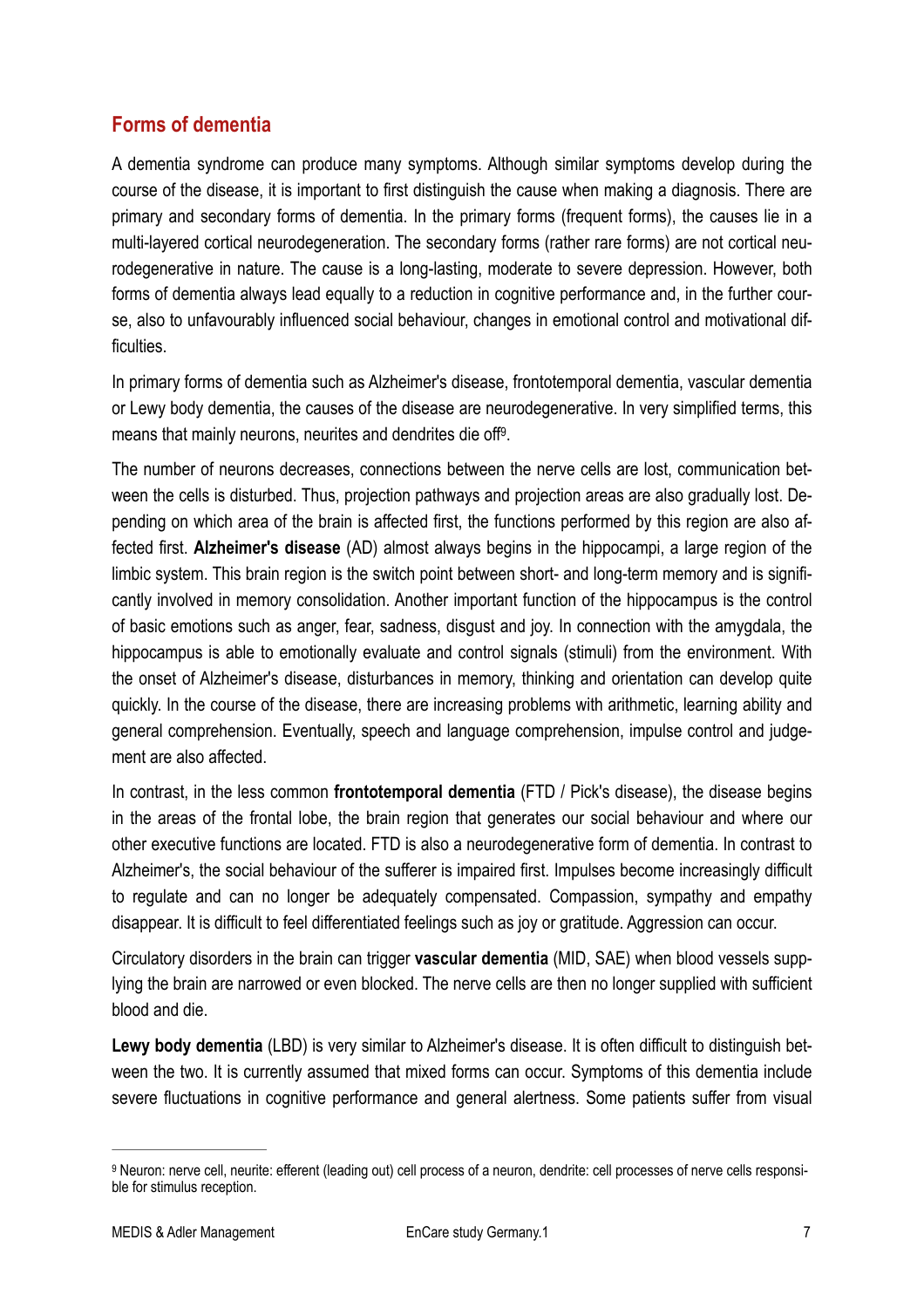hallucinations, which can often be very detailed. In addition, mild Parkinson's-like symptoms such as stiff movements and trembling of the hands can be classified under this disease.

Those who suffer from dementia lose their mental and intellectual abilities step by step. Memory, thinking, language and practical skills deteriorate continuously. Emotionality and the experience of feelings weaken. The person finds it increasingly difficult to relate to himself and his environment.

Unfortunately, an early diagnosis of dementia or a reliable risk assessment is still difficult today. Especially when the patient still shows almost no symptoms. In early diagnosis, methods such as questionnaires, also in the form of psychometric tests, the diagnostic interview and cognitive performance tests are mainly used. Well-known and established test methods are the MMST, the clock test and the Dem-Tect test. However, valid early detection is not possible with these methods.

Predicting the risk of a later Alzheimer's-type dementia as early as possible, even before the first symptoms appear, is an important and meaningful goal for many people. Several Alzheimer's blood tests and genetic tests currently seem suitable for this purpose.

#### <span id="page-7-0"></span>**The EAAT's online sensor as an interface between psychophysics and cognition**

A new possibility for this is offered by the EAAT based on the CA method. The CA method measures and evaluates **authentic, uncensored associations** - and in the case of the EAAT can diagnose changes in the interaction between the subconscious (intuition) and conscious (thinking). Neuronal connections are stimulated in milliseconds by the association of colour and word. In addition to rational aspects, the method also takes into account emotional, social and physiological aspects that cannot be captured by simple questionnaires or psychometric tests.

This is made possible by combining two psychological-diagnostic assessment methods. The test design of the CA method works simultaneously with the principles of psychometric tests and the principles of projective procedures. In the process, the scale often used for psychometric tests is replaced by the graduated intuitive colour selection in the evaluation of the words. At the same time, the described colour effects on our central nervous system stimulate a social and emotional classification of the term in the colour wheel. This succeeds differently depending on the mental state.

In the CA method, therefore, an evaluation algorithm assesses and objectifies the physiological, emotional and social decisions of the subjects evoked by the colours and words.

Psychometric tests to diagnose dementia do not provide robust data in the early stages. The scales used for measurement simply cannot be fine-tuned. In simpler qualitative interviews, for example in the course of a family history or self-assessment, no measurement data are provided in the strict sense, but at best a highly subjective self-assessment is made.

The EAAT could be a good additional diagnostic aid here. It measures precisely at the sensory interface between the human mind and the environment. It includes a whole range of cognitive functions such as (colour) perception, learning, reading, recognition, judgement, memory, thinking, orientation and behaviour in the measurement.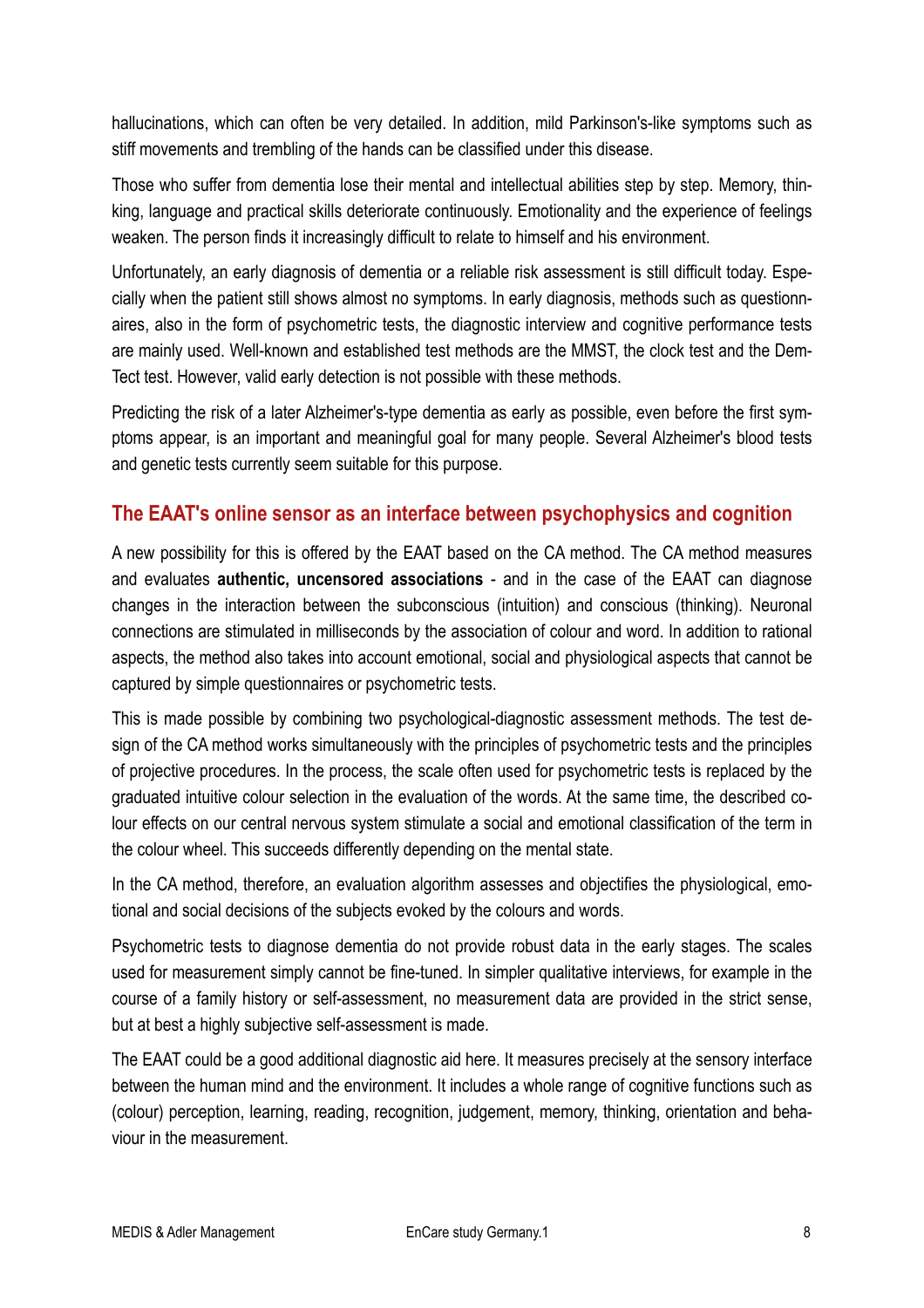## <span id="page-8-0"></span>**Description of the EnCare Alzheimer's Association Test (EAAT)**

The EAAT test was developed by the Czech Alzheimer's Association in cooperation with DAP services s.r.o. in 2016-18. It is currently offered in a number of pharmacies in the Czech Republic in cooperation with the Czech Alzheimer's Association. The test can be carried out anywhere and at any time, only an internet connection is required. It can be carried out on computers, tablets or smartphones, and a virtual reality application is currently being developed.

<span id="page-8-2"></span>It ha[s](#page-8-1) been proven in the first application studies<sup>[10](#page-8-1)</sup> that especially older test persons with a large tablet or a touch screen computer can perform this test best. If there are already noticeable cognitive or motor impairments, a caregiver can be present.

The test procedure is as follows:

- The test persons identify themselves in the test by their first and last name as well as their age and gender. It is possible to remain anonymous, for example by reducing one's own name to initials or choosing a pseudonym, as no plausibility check is carried out by the system.
- Then the 3 parts of the test are briefly explained. After the explanation, the test starts:
- The test person first clicks on all 8 specified colours one after the other, starting with the most likeable and ending with the least likeable.
- Approximately 110 terms are displayed, to which the respondent assigns/associates 3 of the 8 colours to the respective term relatively quickly (2-5 sec.) and thus intuitively by clicking on them.
- At the end, the respondent sorts all 8 colours again according to liking (this is not a memory test, colour preferences may shift during the test).

| Online-Erfassungstool<br>Geben Sie bitte Ihre persönlichen Daten ein.                    |                    |               |
|------------------------------------------------------------------------------------------|--------------------|---------------|
| Geschlecht<br>Männlich<br>Weiblich<br>--- Aus der Liste wählen --- $\div$<br>Geburtsjahr | Anfangsfarbauswahl | Ich merke mir |
| Vorname                                                                                  |                    |               |
| Nachname                                                                                 |                    |               |
| Weiter                                                                                   |                    |               |

*Figure: Login screen and screenshots of the test*

After completion of the test, the supervisor can access the results on a secure internet portal and receives them as a PDF file.

The time required for the test is approx. 15-30 min after instruction by a supervisor, the result is immediately available and can therefore also be evaluated directly afterwards.

<span id="page-8-1"></span><sup>&</sup>lt;sup>10</sup> [c](https://digital-library.theiet.org/content/journals/10.1049/htl.2016.0102)f. https://digital-library[.theiet.org/content/journals/10.1049/htl.2016.0102](https://digital-library.theiet.org/content/journals/10.1049/htl.2016.0102)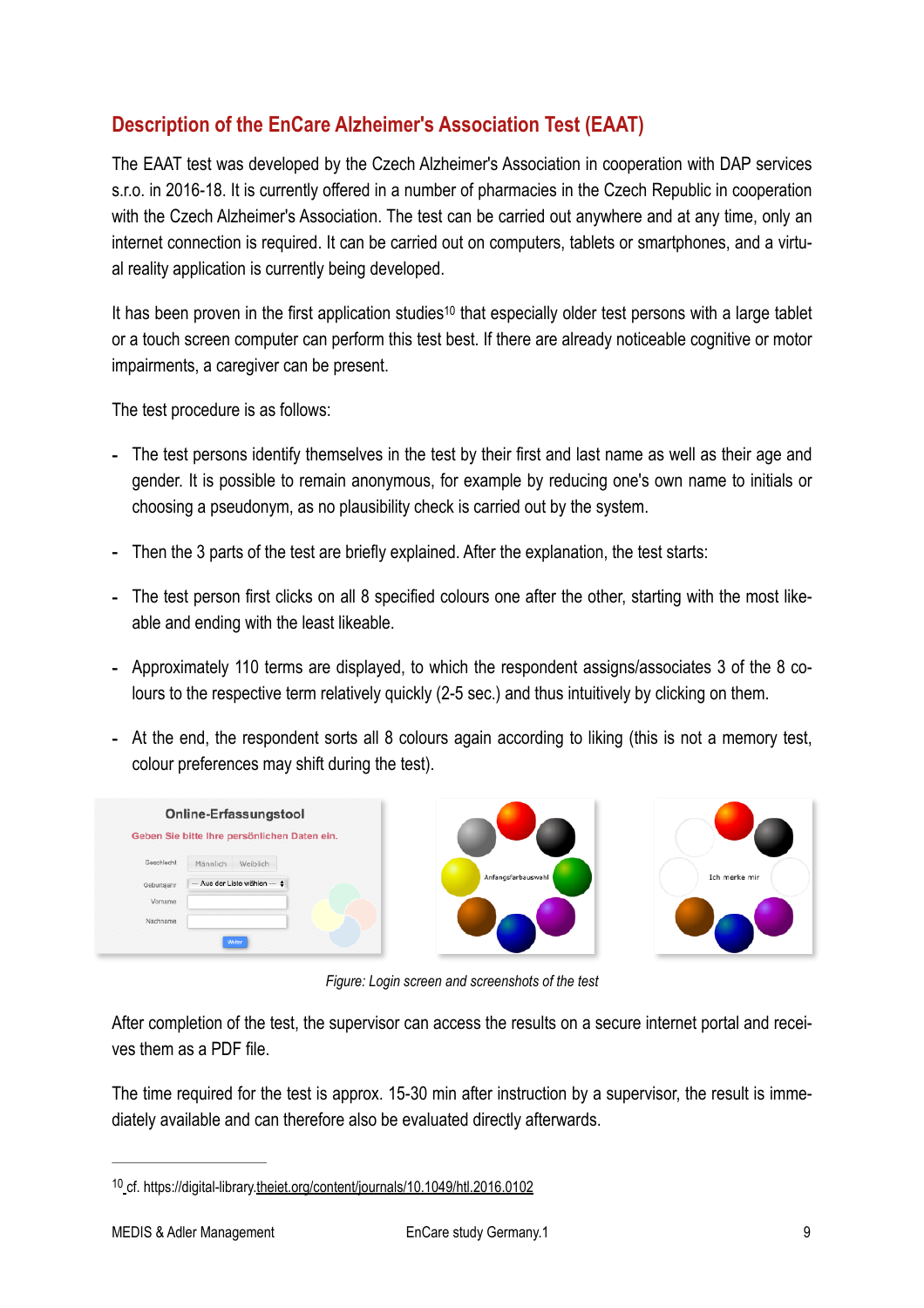## <span id="page-9-0"></span>**Diagnostic result of the EAAT**

The test result shows cognitive impairment in 3 areas on a scale from 0 to 10:

A. Reaction time

coordinative abilities in relation to the temporal and spatial reaction pattern as well as the rhythm when clicking on the colours during the test show the speed of the person's temporal reaction to impulses and events in their environment; in the development of the EAAT, significant differences were discovered here when clicking on the 2nd and 3rd colour between healthy and ill subjects.

**Increased values show that rational thinking is less or no longer involved in the reaction to external stimuli. The person has less or no time to become aware of the consequences of their own actions.** 

#### B. Social distance

Social behaviour, feelings, relationship with self and others, attitudes towards people. **Elevated scores indicate the person's reluctance to establish relationships with other people or participate in group activities. A high score indicates extensive social isolation**

C. Isolated associations

Difficulties in recognition and spatio-temporal experience; disturbed or damaged frames of reference, categories and associations.



<span id="page-9-2"></span>*Figure: The principle of isolated association [11](#page-9-1)*

<span id="page-9-1"></span>Source: Lecture by Jiri Simonek (DAP) on 5.8. at the kick-off workshop of the project "MEDIS EnCare". *[11](#page-9-2)*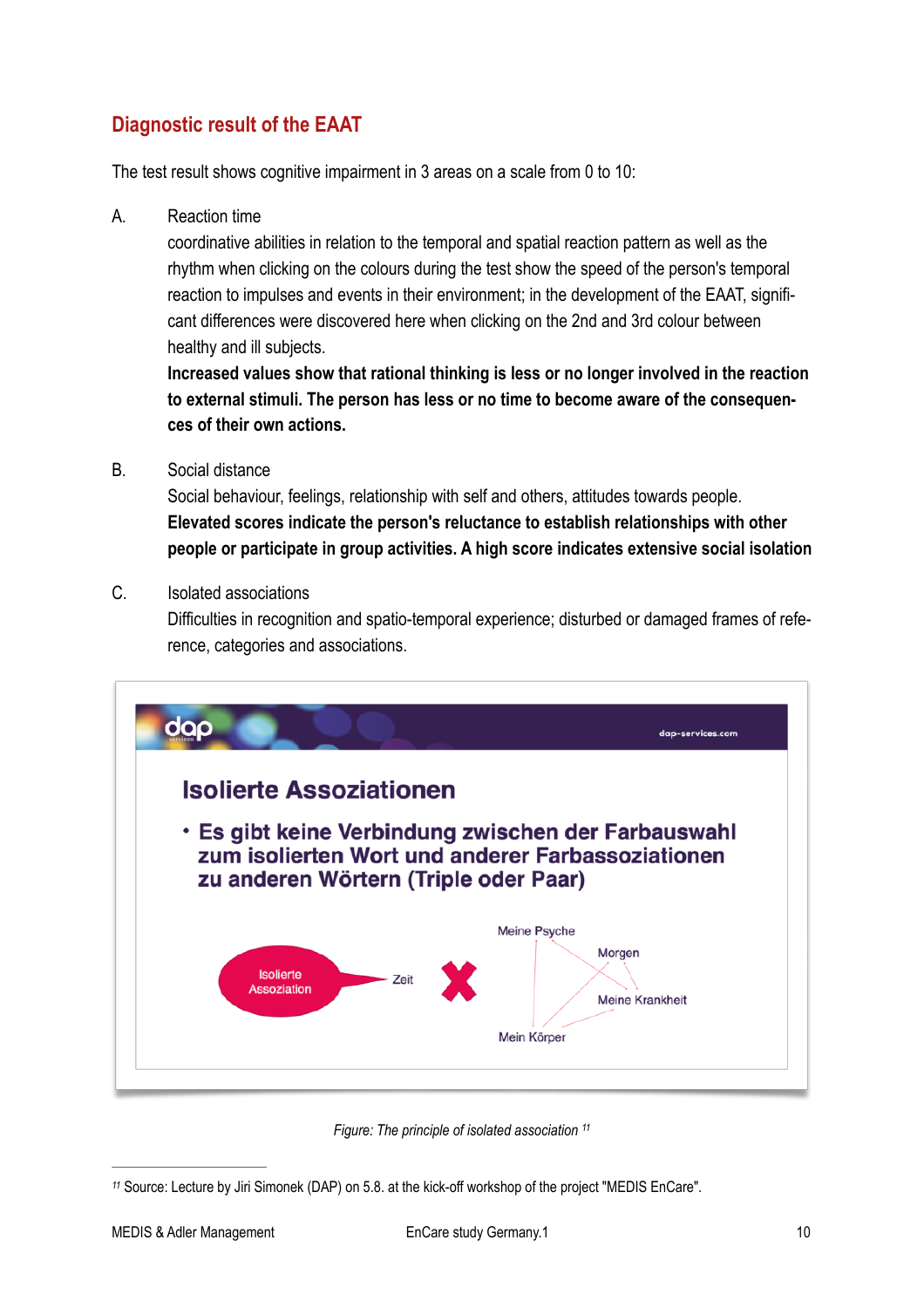**Increased values show the occurrence of phases with isolated associations. The system also shows which phrases are (particularly) isolated. These can be temporal or spatial references (day, in front, behind,...) or direct references to problems (remembering, household).**

The overall assessment of a person's cognitive state is represented by the average of the three parameters. For the evaluating person, there is a uniform scale for all three indicators:

- **Low values** in an indicator between 0 and 4 are considered completely unproblematic (or sum of the values of all three indicators below 12)
- **Increased values** between 4 and 7 are considered minor deviations; in this case, further medical examination is recommended in case of genetic predisposition or suspicion (or sum of the values between 12 and 21).
- **High values** between 7 and 10 indicate an already existing dementia, further clinical examinations are recommended (or sum of the values above 21).

Besides this average, the test shows risks in individual indicators:

- Elevated values or high values in a range should indicate a (low) risk.
- If the values are increased in two areas, this can already be considered as a higher risk ("gateway") (the busy and socially isolated manager, for example).
- In healthy people, the occurrence of isolated associations is actually not detectable. In case of doubt, a second test should be carried out in case of rashes.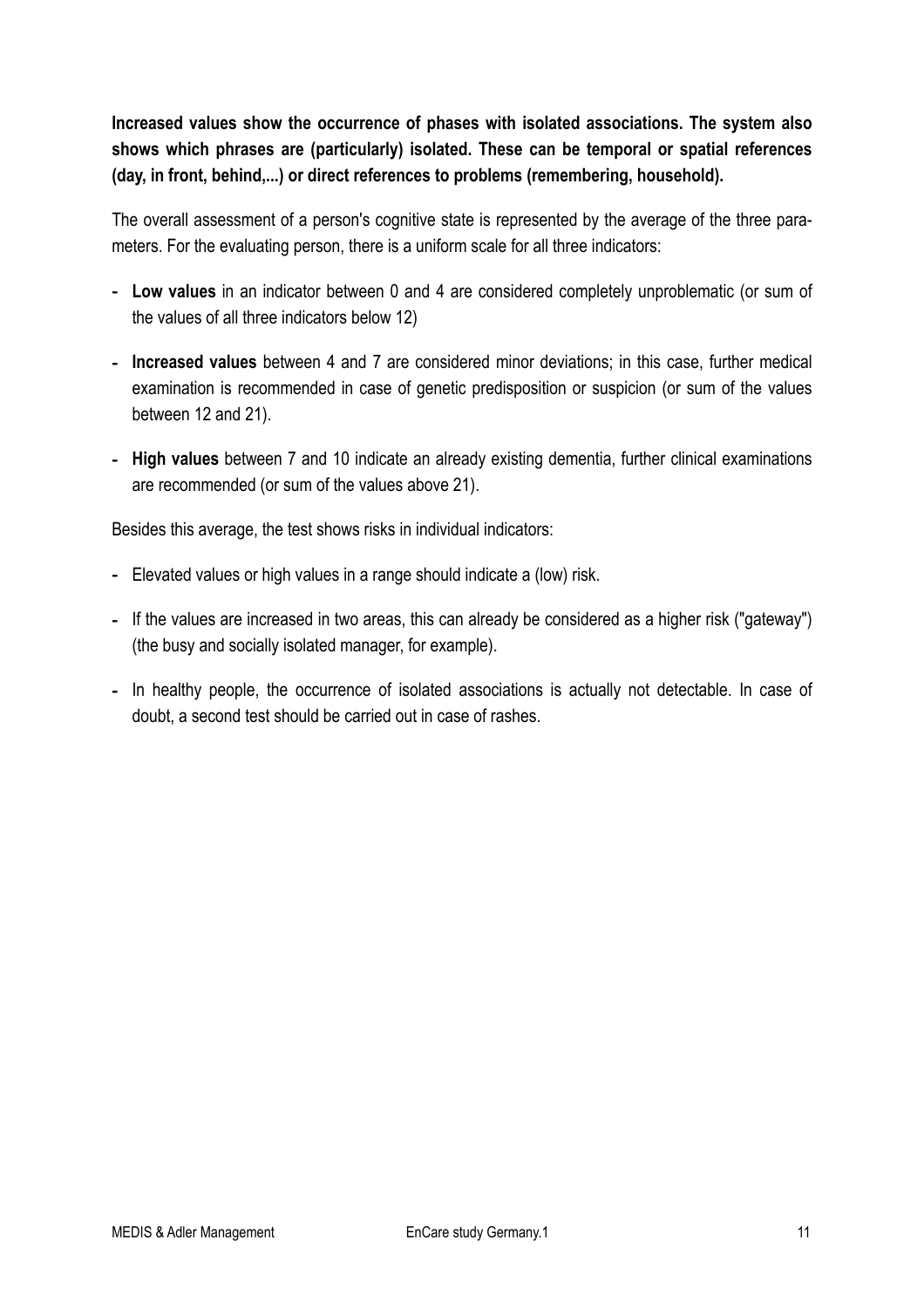# <span id="page-11-0"></span>**4. Pilot tests within the framework of the feasibility study**

#### <span id="page-11-1"></span>**Study design**

The pilot tests in our study were conducted with volunteers aged 30 years and older. A total of 33 people took the test, 21 of them women and 12 men. The average age of the test persons was 53.8 years.

These were subjected to the test in various environments:

- Tests in the dementia shared flats of MEDIS Elsterwerda and in the accompanying residential facilities
- Tests in GP practices in the Elsterwerda region
- Tests in a "private" environment with volunteers
- Tests without personal accompaniment for volunteers

<span id="page-11-4"></span>*It was also planned to use the EAAT in the geriatric department of the Niederlausitz Clinic and to use it in parallel to conventional tests during anamnesis. This plan could <sup>12</sup>not be implemented due to the Corona pandemic and the associated early isolation of the department.*

20 participants took part in a written survey, in which above all the acceptance of the procedure was tested.

#### <span id="page-11-2"></span>**Evaluation of the results of the pilot tests**

Almost half of the test results (16/33) indicated neither a disease nor a risk, in 14 subjects a medium risk was selected (here, testing for a genetic predisposition and, if necessary, consultation with a doctor is recommended), in 2 cases a dementia-related disease (these were actually residents of the shared flat suffering from dementia) and once a - previously unknown - high risk of such a disease (here, further medical examinations are recommended). In the small group of test persons, no trends were recognisable that correlated with the age of the test persons. Only in the area of social distance was there a recognisable trend towards a higher social distance in old age.

These results are not representative and cannot be generalised. Moreover, they must first be validated by a corresponding clinical comparative study with regard to their medical significance. However, the project team was able to draw some conclusions and gain experience in the course of the pilot tests:

- I. Dementia can be very clearly ruled out with the test. This is shown by the marked test results of three test persons in the 70+ age group visible in the diagram.
- II. Early risks for later dementia are also clearly visible and interpretable (visible in the middle segment of the diagram).

<span id="page-11-3"></span><sup>&</sup>lt;sup>[12](#page-11-4)</sup> A corresponding further training of the staff in the department on the use of the EAAT was planned for 11.11.2020. An earlier date was not feasible due to the heavy workload of those involved. Already at the end of October, the Niederlausitz Clinic decreed for safety reasons that no more events with external persons could take place for employees of the Lauchhammer geriatric department.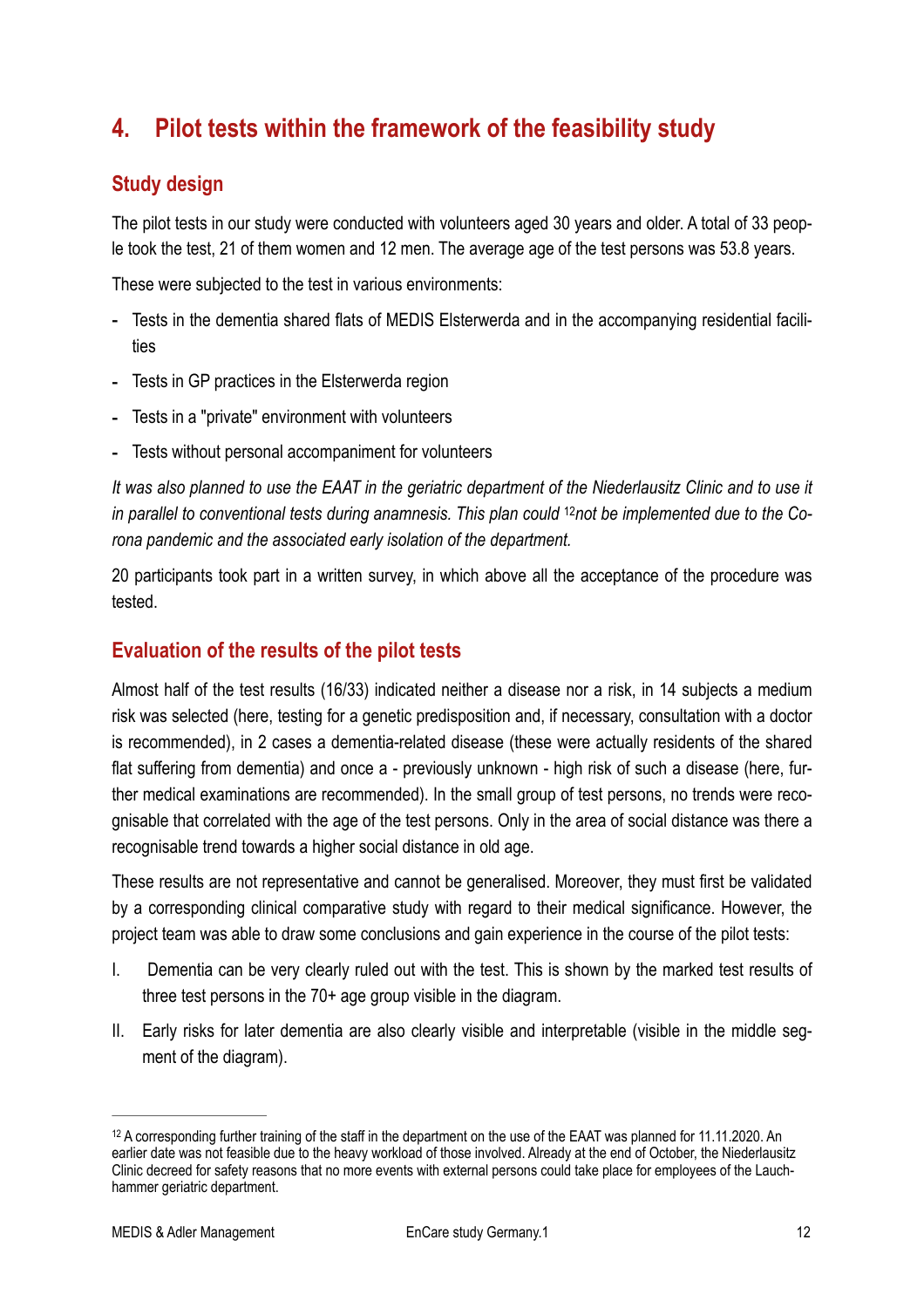- III. The scope for interpretation increases for test results with high values; more precise clinical comparative studies are necessary here to reduce this and to make the significance of tests with high results more precise.
- IV. There were also cases where a high value arose in isolated associations due to "conscious" colour associations, although these associations had or appeared to have no dementia background. This occurred in 3 conversations with correspondingly affected test persons. In one case, the repetition of the test with better clarification in advance led to a changed result for the indicator "isolated associations". However, the high validity of the method was shown as the other two indicator values were identical to the first test. In another case, the values between the first and second test were completely identical.



*Figure: Distribution of test results by age and total indicator score*

#### <span id="page-12-0"></span>**Reflections of the participants**

In the evaluation of the pilot tests, 20 people were asked about their experiences with and opinions about this test. Only those people who were able to complete the test from start to finish due to their general state of health were interviewed. From this, insights can be gained into how the results of the test are to be evaluated and where the test procedure should be further developed, if necessary.

#### **QUESTIONNAIRE**

The survey was based on a questionnaire (see appendix) that was to be completed either by the respondents alone or with the help of an accompanying person (usually the person who had already ac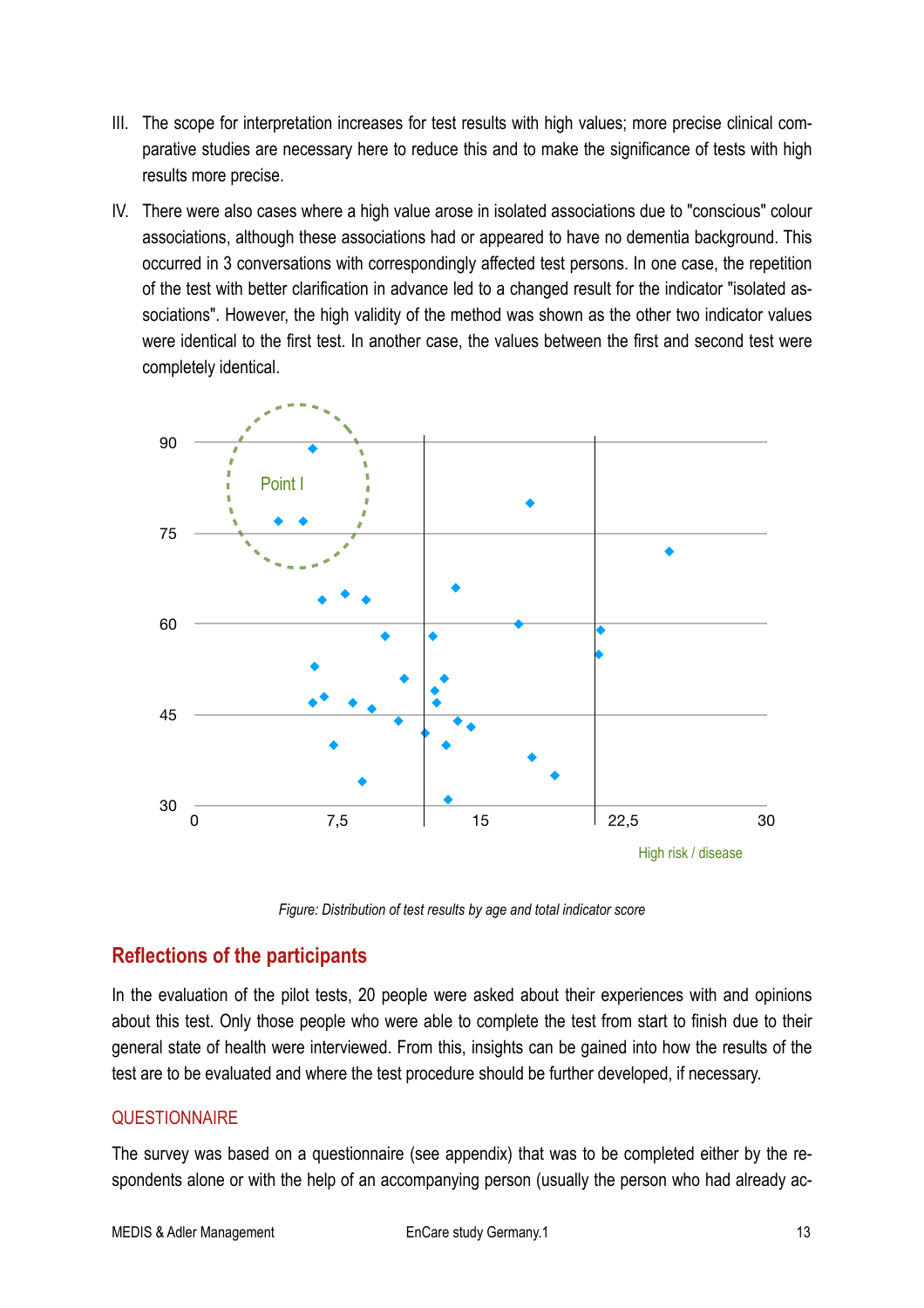companied the test). The purpose of the questionnaire was to provide a uniform grid for the survey. The questionnaire was not about percentage frequencies or further statistical calculations. The number of respondents would be too small for that. Rather, some qualitative assessments were to be derived from the results, which were then fed back and compared with the experiences of the "interviewees". The results of the survey were entered into a grid. This was the basis for the evaluation.

#### COMPOSITION OF THE RESPONDENTS

The respondents were not selected according to representative criteria, but in fact all persons who had previously taken the test regularly were interviewed. It was therefore not a question of representativeness. This was also not necessary in the context of the goal of the tests and the subsequent interview, because it was about exploration, the search for clues and suggestions for a further research and work process.

Of the 20 respondents, 7 were male and 13 were female. 11 people were in the age group up to 50, 5 in the age group up to 65 and 4 in the age group over 65. For future tests it would be interesting to include more of the over 65 age group.

12 of the respondents had a university degree, 4 had a skilled worker's, technical school or master's degree, 2 persons had no vocational qualification and 2 times there was no indication. Thus, mainly persons with a university degree were interviewed (and previously mainly persons with a university degree were tested), which suggests the task for further research to more strongly address subjects with an intermediate degree of education and professional qualification.

Almost all respondents (=15) did not have a care degree (only one person had a degree of 1; another 4 did not answer). This is in line with the purpose of the tests, which are supposed to indicate signs of the possible development of dementia at an early stage before the medical determination of mental or psychological impairments (and, if necessary, with pre-medical means).

#### GENERAL SENSITIVITIES DURING THE TEST

<span id="page-13-2"></span>Most of the respondents found it easy to<sup>[13](#page-13-0)</sup> complete the test. There was no person who found the test moderately difficult, rather difficult or difficult. This is also confirmed by the fact that 14 persons stated that they did not need any assistance with the test, 5 only needed slight assistance. 1 person needed medium assistance; this person was in the age group over 65 and did not have a vocational qualification. It should therefore be further investigated whether the test is too difficult for people over 65 and with an intermediate / lower level of education, or whether it needs to be accompanied in a suitable way.

<span id="page-13-3"></span>On average, the respondents felt calm and relaxed during the test<sup>[14](#page-13-1)</sup>, a certain tension can be explained by the test situation itself and was also present in conversations with the respondents due to the topic of dementia.

<span id="page-13-0"></span>[<sup>13</sup>](#page-13-2) 11 very easy, 9 rather easy; mean =1.45 with  $1=$  easy... 5= difficult

<span id="page-13-1"></span> $14$  Mean = 2.15 with 1= very relaxed  $\dots$  5=very stressed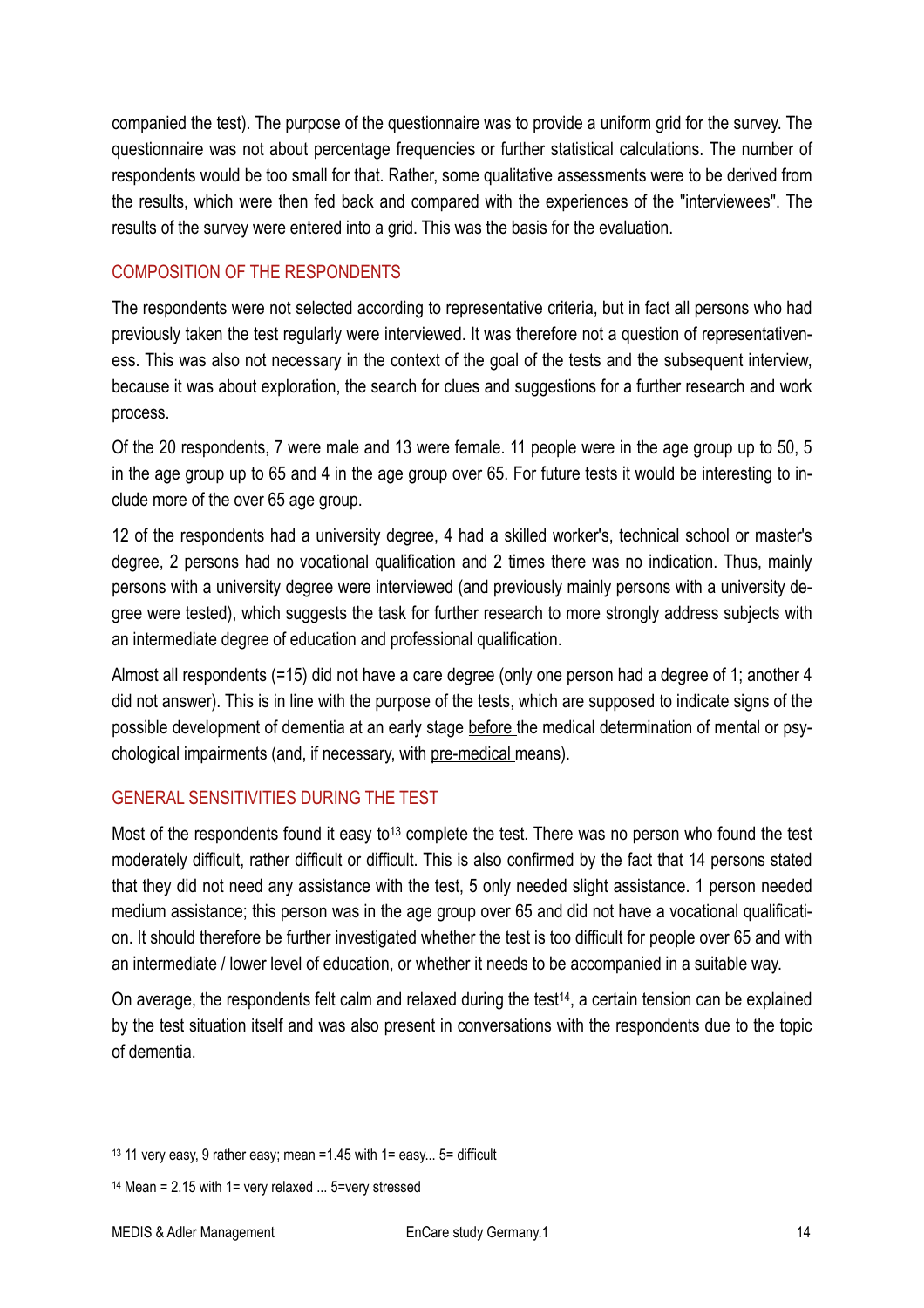<span id="page-14-1"></span>A prerequisite for a relaxed approach to the test is that the meaning and the procedure are discussed with the respondents, which was the case for all respondents. The quality of this preparation is of great importance and should therefore be ensured as a pretest routine. Reflections in project meetings sh[o](#page-14-0)wed that small misunderstandings sometimes <sup>[15](#page-14-0)</sup>occurred and that good preparation and training of the test facilitators is therefore necessary in order to minimise misunderstandings and misinterpretations.

#### PERCEPTION OF THE TEST RESULTS

It is noteworthy that 4 persons did not or did not want to state whether signs of dementia had been detected. This can be explained by the fact that the evaluation of the tests was done with great caution and restraint, since a clinical evaluation of the test is still pending and was not the goal here. It can be deduced from this that the test persons took the results with caution and questioned them.

Nevertheless: The discussed result was accepted by most of the subjects, more or less accepted by three subjects and 4 subjects did not give an answer to this question.

The question of whether the test persons consider the procedure to be useful in the early detection of dementia was answered by almost half of the test persons with "yes" or "rather yes", only 20% with "no" or "rather no". About one third could not make a statement on this, which can possibly be justified with the already mentioned, not yet available medical evaluation. Even if this question is rarely asked of a patient, it is a clear indication of the existing acceptance of a medical procedure and thus also its application in the population.

#### PLACE OF THE TEST PROCEDURE

An important question is where best to conduct the testing procedure. In the reality of the 20 respondents, the tests were carried out in different places, predominantly at home (via internet) or at the office workplace, also in the area of day care. When asked about their wishes for the location of the test, the majority said "at home / via the internet", also "doctor's office," sometimes also "dementia counselling centre". It can be seen from the answers that, depending on the local situation and individual wishes, a high degree of flexibility is possible in the place of questioning. In any case (also when testing at home), however, competent, personal counselling or corresponding instruction via video / explanatory text must be guaranteed before and after the test.

<span id="page-14-0"></span><sup>&</sup>lt;sup>[15](#page-14-1)</sup> for example, one respondent understood the terms "left" and "right" (meant locally) as political and assigned them corresponding colours (red and brown)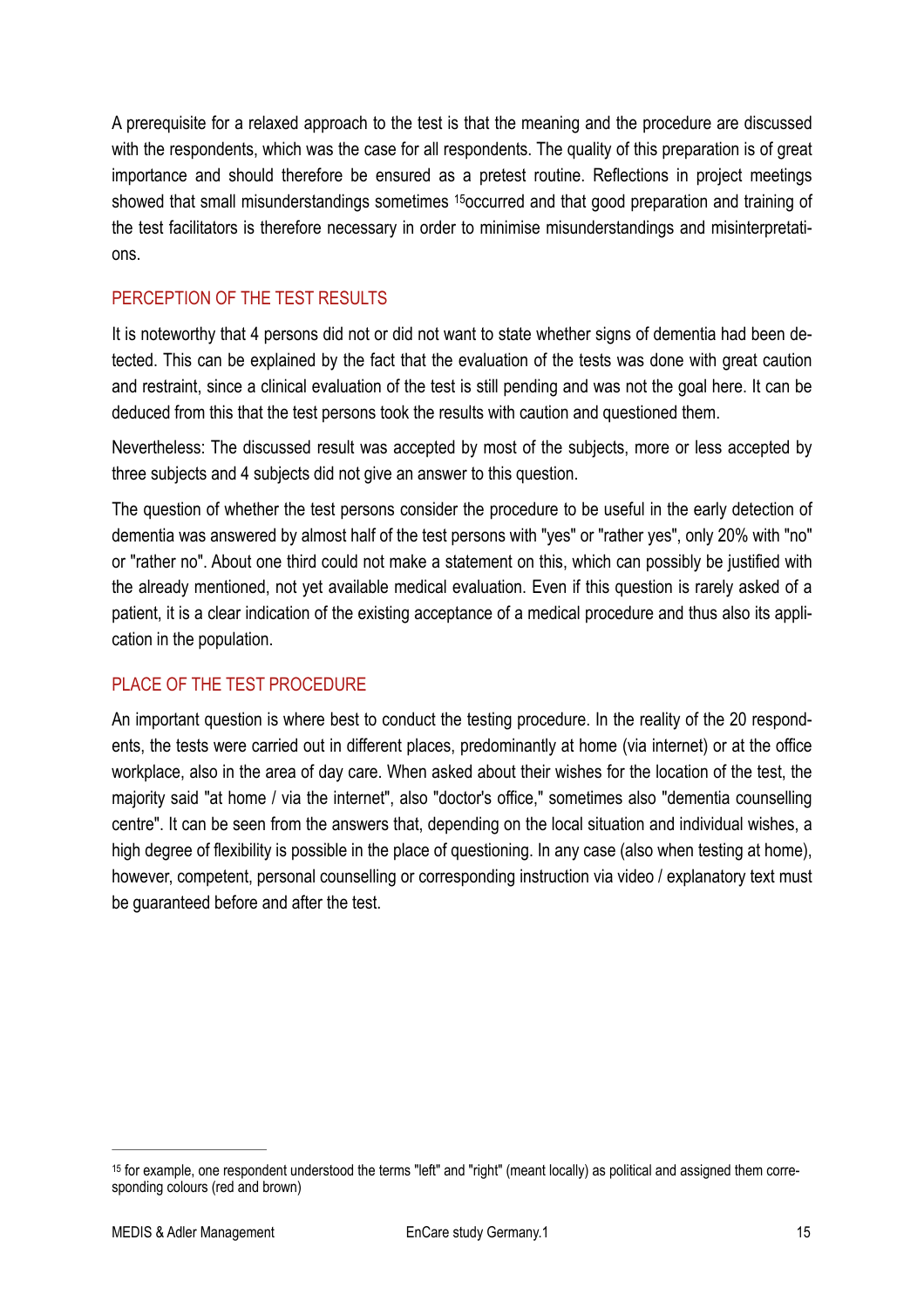## <span id="page-15-0"></span>**Use of the results of the EnCare test**

The results of the EAAT test can point in three directions:

- I. no abnormalities = repeat the test after a certain period of time  $(2-5 \text{ years})$
- II. individual risks = education about risk factors, testing of genetic pre-disposition, behavioural modification if necessary, repetition of the test after a certain period of time (1-3 years).
- III. High risk or indication of dementia = information about risk factors, examination of genetic predisposition, if necessary further medical or clinical examinations.

For Case I, the question arises as to how long a retest should take place. In the field of HR tests, a minimum of 3 months is considered to be the minimum; in this case, a minimum interval of 1 year seems to make sense. The younger the test person is, the longer the interval between 2 tests can be.

#### PROPHYLAXIS

For case group II, education about risk factors may be useful first.

| <b>Risk factors for dementia</b>     |                                                   |                                                           |  |  |  |  |
|--------------------------------------|---------------------------------------------------|-----------------------------------------------------------|--|--|--|--|
| <b>Factor</b>                        | Age group                                         | Influencing the risk of<br>of a dementia-related disease  |  |  |  |  |
| <b>Lack of education</b>             | Under 45 years                                    | Cause for 7% of dementia cases                            |  |  |  |  |
| <b>Hearing loss</b>                  | 45-65 years                                       | <b>Plus 100%</b>                                          |  |  |  |  |
| Depression and mental stress         |                                                   | <b>Plus 100%</b>                                          |  |  |  |  |
| <b>Social isolation</b>              | Over <sub>65</sub><br>Lifelong singles<br>Widowed | <b>Plus 60%</b><br><b>Plus 40%</b><br><b>Plus 20%</b>     |  |  |  |  |
| <b>Obesity</b>                       |                                                   | <b>Plus 60%</b>                                           |  |  |  |  |
| <b>Diabetes</b>                      | Over 65 years                                     | <b>Plus 50%</b>                                           |  |  |  |  |
| <b>Physical inactivity</b>           |                                                   | <b>Plus 40%</b>                                           |  |  |  |  |
| <b>Excessive alcohol consumption</b> |                                                   | <b>Plus 20%</b>                                           |  |  |  |  |
| <b>Smoking</b>                       | Over 65 years                                     | Biggest risk factor                                       |  |  |  |  |
| Air pollution                        |                                                   | Plus 10%, but applies to 75% of the world's<br>population |  |  |  |  |
| Craniocerebral trauma                |                                                   | Abruptly                                                  |  |  |  |  |

<span id="page-15-2"></span>*Tabl[e](#page-15-1) : Risk factors for dementia; this information can be part of any counselling or online test or content of a health app in [16](#page-15-1) whatever form.*

<span id="page-15-1"></span>Eigene Darstellung in Anlehnung an Lancet 2020; 396: 413-446: Dementia prevention, intervention, and care: 2020 report *[16](#page-15-2)* of the Lancet Commission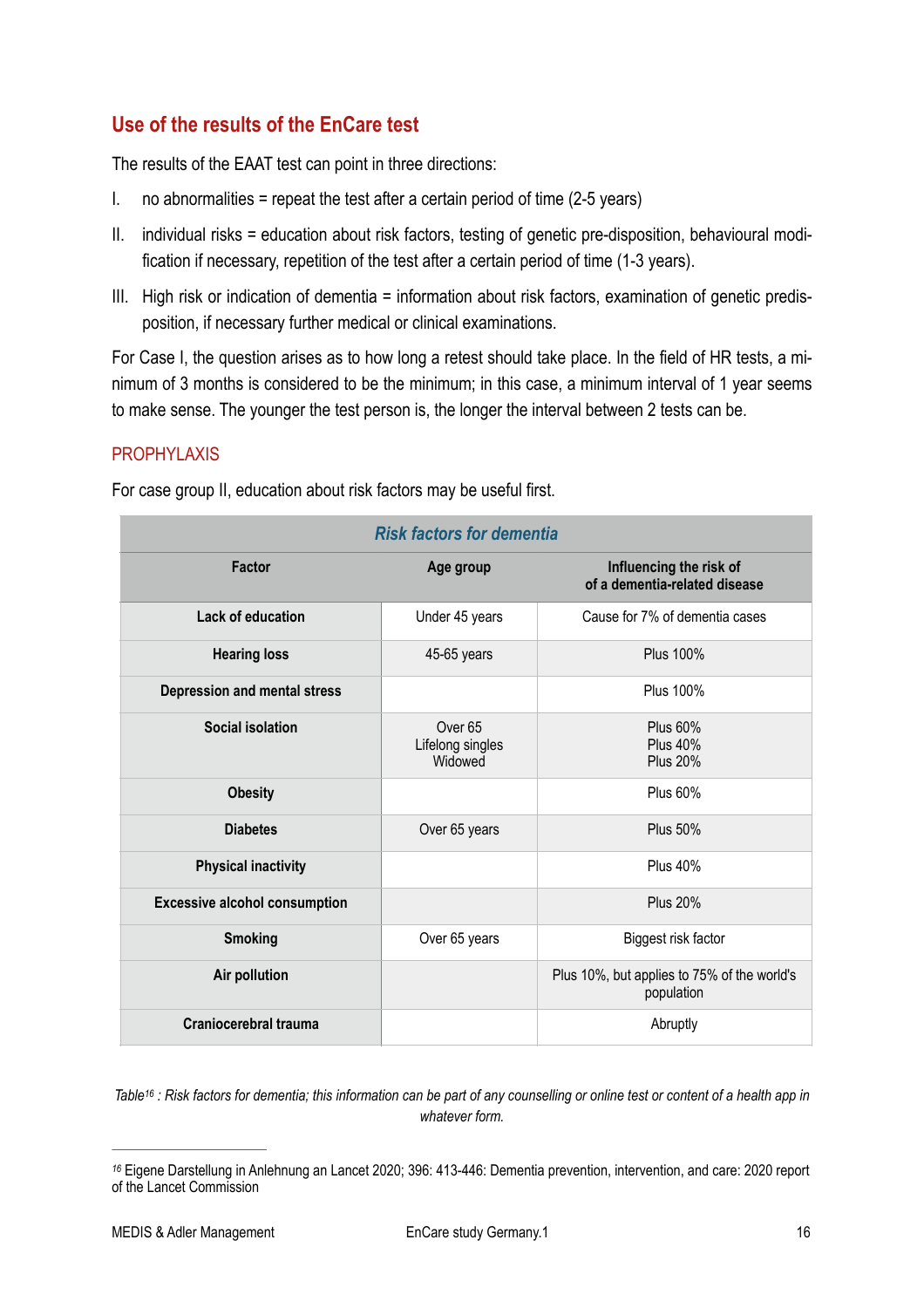<span id="page-16-3"></span>The EAAT test refers to the topic of social distance, a previously underestimated risk. Current meta[s](#page-16-1)tudies<sup>[17](#page-16-1)</sup> now assume that the risk of dementia increases by 20% in widowed people and by as much as 40% in lifelong singles. The parameter "social distance" is therefore directly related to risk and can usually be actively influenced positively by the affected test person.

<span id="page-16-4"></span>Besidessocial distance, hearing loss is one of the TOP 3 dementia risks.<sup>18</sup> Although not directly measurable with the EAAT test, appropriate education can help a lot here, especially since this fact is little known in the general public. Risk factors that can also be influenced but not directly measured with EAAT include excessive alcohol consumption, obesity, high blood pressure, depression and psychological stress as well as physical inactivity. In the age of 65 and older, smoking is added as an important risk factor.

An appropriately designed setting consisting of an EAAT test plus an educational talk about the various dementia risks and possibilities of prophylaxis can be an essential innovation in dementia prevention, since large parts of the population can be sensitised and educated much earlier and the comparatively simple test also provides a quick "tool" for measuring cognitive risk factors.

In addition to the option of a medical product (statutory health insurance, IGeL service), there is also the possibility here of making the EAAT test available as a health app for broad sections of the population at a low price.

#### FURTHER DIAGNOSTICS & THERAPY

Test persons in group III should first check for a genetic predisposition, depending on the test result; in any case, a medical consultation is recommended. If necessary, a more detailed clinical diagnosis can follow.

Therapeutic offers for people with dementia do not bring a cure, but have been proven to slow down the course of the disease and should be accepted accordingly. This can be training (thinking ability, reaction speed) but also social therapies (dementia community, day care, voluntary everyday support).

#### <span id="page-16-0"></span>**Requirements for the users**

The EAAT test does not make high demands on the users. Before using the EAAT test, they should have undergone basic training, which includes dementia-related illnesses as well as all necessary information about risks, prophylaxis and later care and therapy. The test itself only requires knowledge of how to use an internet-enabled computer or tablet.

For this reason, the group of users can be relatively open. It would be advisable to have a basic medical education, such as a vocational training in nursing, as then the above-mentioned basic training on dementia can be omitted. This applies to nurses as well as nursing staff in old people's homes, as well

<span id="page-16-1"></span><sup>&</sup>lt;sup>[17](#page-16-3)</sup> cf. Lancet 2020; 396: 413-446: "Dementia prevention, intervention, and care: 2020 report of the Lancet Commission

<span id="page-16-2"></span>[<sup>18</sup>](#page-16-4) cf. ibid. p. 418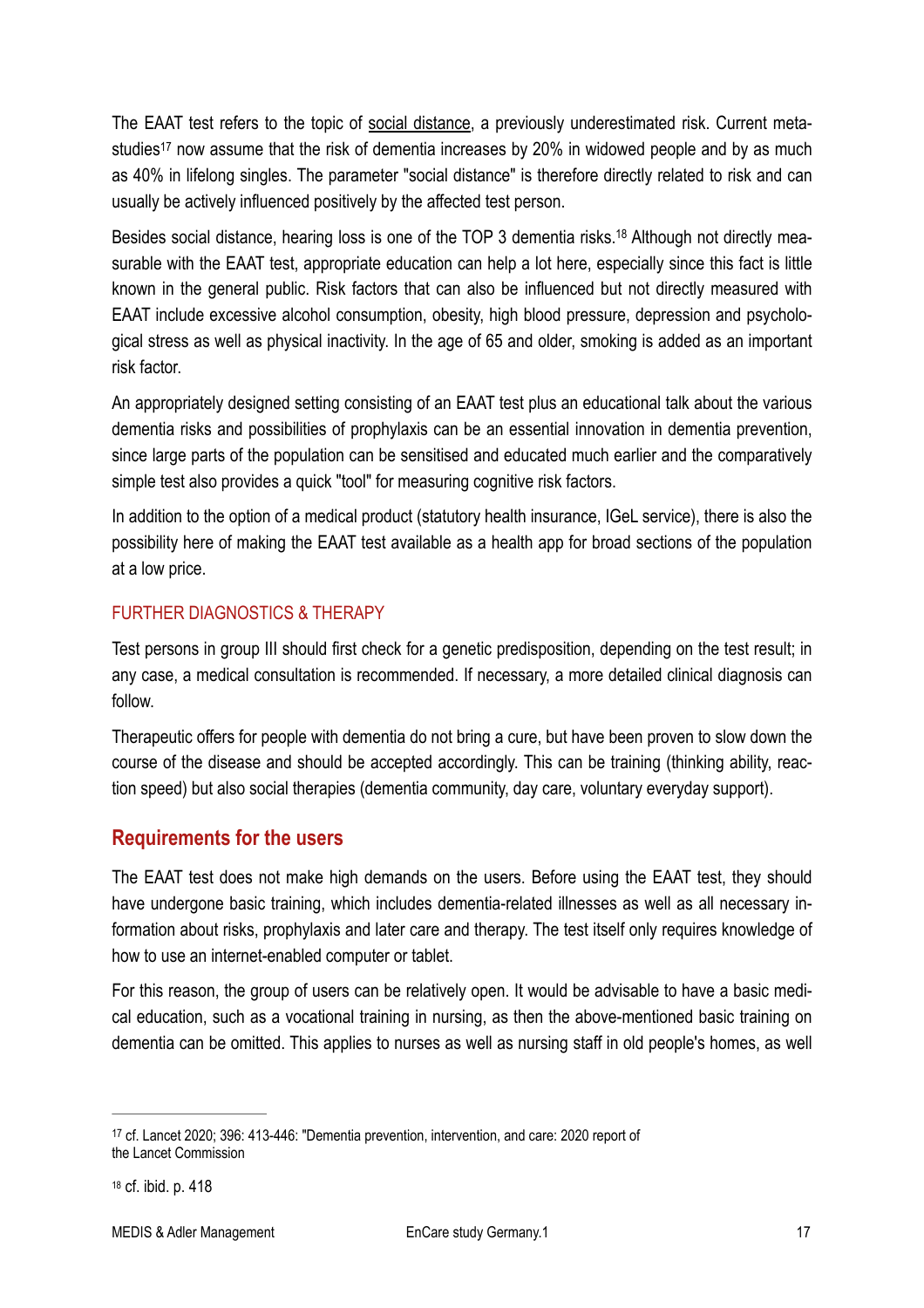as employees of care support centres in the districts or those in geriatric associations, voluntary networks, etc.!

On the other hand, newcomers, for example in the voluntary sector, should undergo the complete training.

Any testing outside of outpatient or inpatient health care facilities conserves their resources. But tests can also take place in these facilities, for example as a "gap filler" during waiting times, supervised by medical assistants (MFA). In inpatient facilities, for example in geriatrics, EnCare can be introduced parallel to conventional tests. Here, too, only training in the use of the test may be necessary.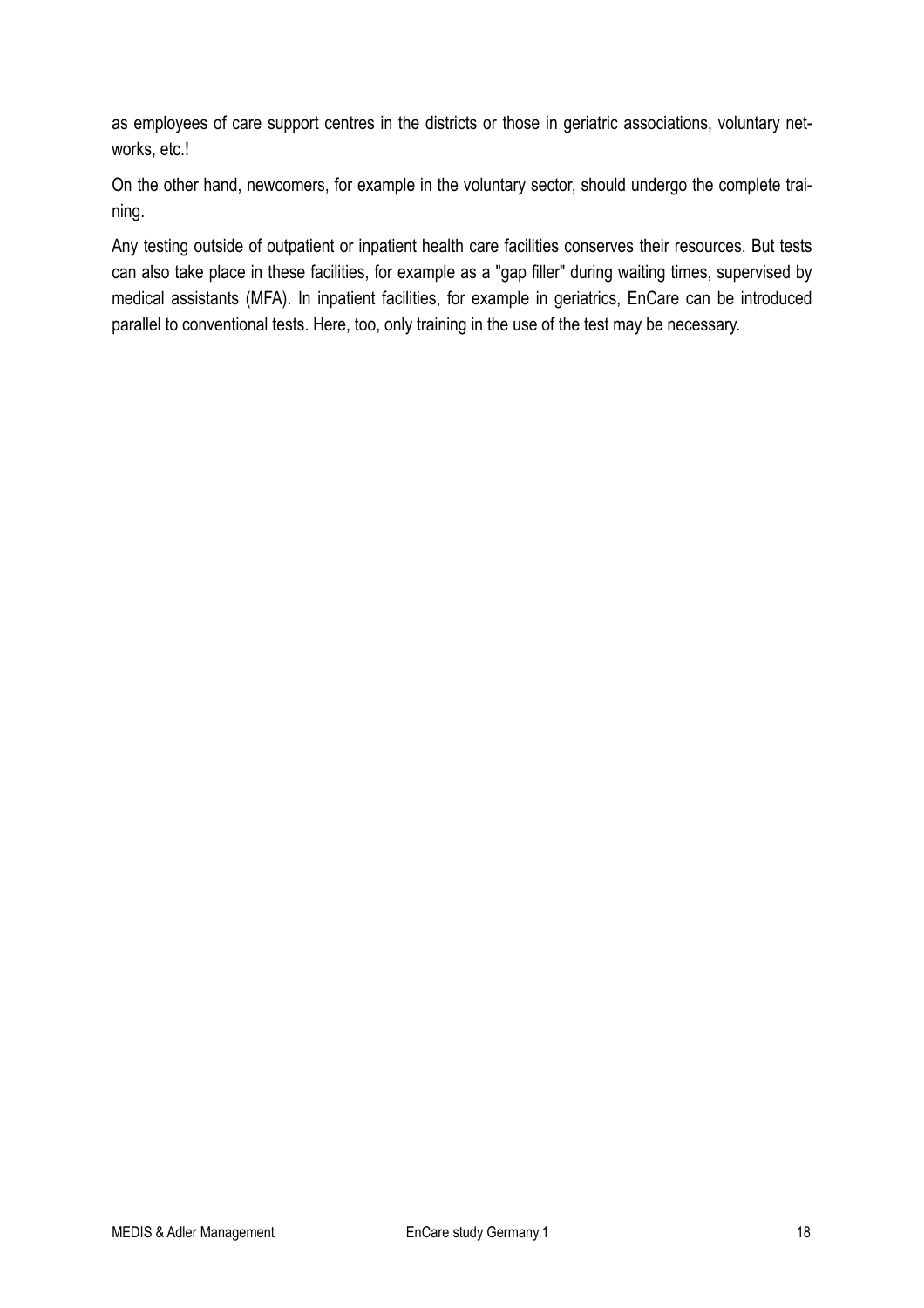# <span id="page-18-0"></span>**5. Social innovation in dementia (early) detection - implications for processes and functions in health care with a special focus on rural areas**

#### <span id="page-18-1"></span>**Introduction**

The EAAT test can work in two ways, especially in rural areas:

- A. With appropriate sensitisation of the population and various offers to carry out the test (community nurses, care support points, anterooms of doctors' practices), the "threshold for dementia testing" can be lowered and thus the number of clearings can be significantly increased. This in turn ultimately reduces the number of unreported cases of dementia. Due to the simplicity of the test and the low requirements for the qualification of the personnel carrying out the test, this effect is associated with low costs.
- B. By shifting an initial clarification of possible dementia-related illnesses out of the medical service spectrum and into other areas, doctors are initially relieved, as they are only called upon if the EAAT test is positive<sup>[19](#page-18-3)</sup>.

<span id="page-18-8"></span><span id="page-18-7"></span><span id="page-18-6"></span>Approximately 19,400 people aged 65-79 currently live in the Elbe-Elster district<sup>[20](#page-18-4)</sup>. Based on the preva-lence rates, approx[.](#page-18-5) 800 to 1,000 people in this group can be estimated to have dementia<sup>[21](#page-18-5)</sup>. Should this group reach the age of 80, the proportion of dementia patients would already be more than 2,500, and at the age of 85, more than 4,500 people from this group would have dementia.

Early diagnosis - for example as a voluntary, free service of the statutory health insurance (GKV) for every person from the age of 65 - would, measured against the age group-specific prevalence rate, not show any dementia in more than 90% of the persons of the target group mentioned up to the age of 80 and thus "calm" them down; on the other hand, risk groups can be specifically cared for earlier through preventive health care, social commitment and prophylactic measures with the aim of slowing down or postponing the disease. Patients who are diagnosed with dementia after a positive EAAT test and further diagnostics could be integrated into care and nursing at an early stage, while at the same time making it easier for nursing facilities and (caring) relatives to plan the processes in the long term.

## <span id="page-18-2"></span>**Distribution of work and functions in the outpatient and inpatient health care system**

Since the turn of the millennium, the demographic development of the rural region of South Brandenburg has been characterised by the migration of young people to urban centres and an accompanying

<span id="page-18-3"></span> $19$  in the case of an area-wide deployment of EAAT, an additional burden may also arise at the beginning of such a campaign if previously hidden cases are "discovered".

<span id="page-18-4"></span>Demography report LK EE; http://www.wegweiser-kommune.de; retrieved on 20.12.2020 [20](#page-18-7)

<span id="page-18-5"></span>https://www.deutsche-alzheimer.de/uploads/media/infoblatt1\_haeufigkeit\_demenzerkrankungen\_dalzg\_01.pdf [21](#page-18-8)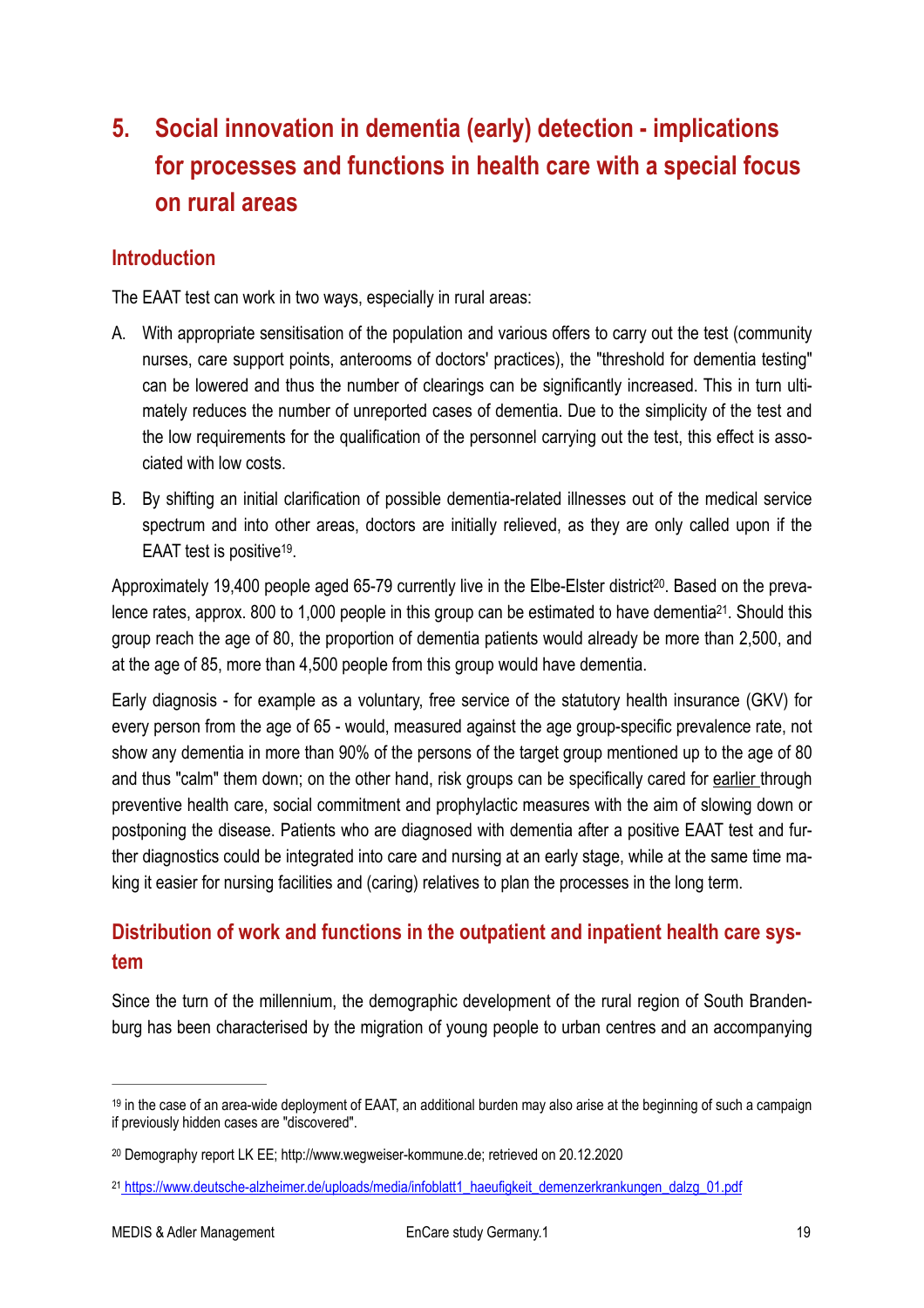decline in absolute population numbers, combined with a significant increase in the average age of the remaining population.

This increase in the average age also and especially applies to doctors and medical professionals, with the result that the gap between the need for care and the supply of care is widening.

With the help of new technical aids, innovative networks can contribute to a restructuring of the distribution of tasks in care in order to close this gap to some extent or to prevent a further drifting apart of the need for care and the supply of care.

In the MEDIS doctors' network, for example, the restructuring of care has so far been implemented mainly without technical innovations by coordinating treatment processes and relieving the burden on practices through specially qualified non-medical staff and volunteers. It has already been shown that attractive working conditions could be created in this way in order to keep doctors and medical professionals in the region and to offer young doctors incentives to settle in the region.

The focus so far has been on the care, nursing and support of already diagnosed dementia patients and their relatives, among other things within the framework of so-called delegable medical services (case management agneszwei - home visits, etc.). For the patient population addressed in this study with risks of dementia or early forms of dementia, however, a redistribution (delegation) of medical tasks to trained non-medical staff can hardly take place within the existing care framework. The reason for this lies in medical professional law, which explicitly reserves diagnosis as a non-delegable service to licensed physicians.

For a restructuring of the distribution of tasks, a (technical) tool is needed that offers the possibility to identify risks for dementia-related diseases and to identify patients with a high probability of dementiarelated diseases as early as possible in order to refer them to a medical diagnosis. With a technically supported pre-selection, the doctor would thus be able to dedicate his scarce time resources to the diagnosis of patients with special risks and/or signs of an early form of dementia - exactly here the EAAT test offers the corresponding support.

The EAAT test can be used to enable non-medical staff in social and/or socio-legal care and support, such as staff of care support centres, case managers, agneszwei professionals, voluntary carers or relatives, to accompany and guide pre-diagnostic activities. In the case of routine use of the EAAT test in the sense of age-dependent screening (e.g. annually from the age of 40), completely unaccompanied test performance by the test persons is also possible - provided that they are able to understand and implement written instructions for performance and can operate a computer mouse or touchpad. The final diagnosis is still the responsibility of a licensed physician, who is, however, relieved of the extensive tasks of unspecific symptom clarification and can concentrate on the patient group with a specific risk constellation.

The situation of identifying risk factors for dementia by means of the EAAT test is comparable to the routine blood count as part of the preventive check-ups in the "CheckUp" programme of the statutory health insurance (GKV). The doctor delegates blood collection and blood analysis to practice staff and laboratory employees. Once the results are available, the practice staff interpret the laboratory parameters on the basis of clear guideline values and identify critical values outside or close to the tolerance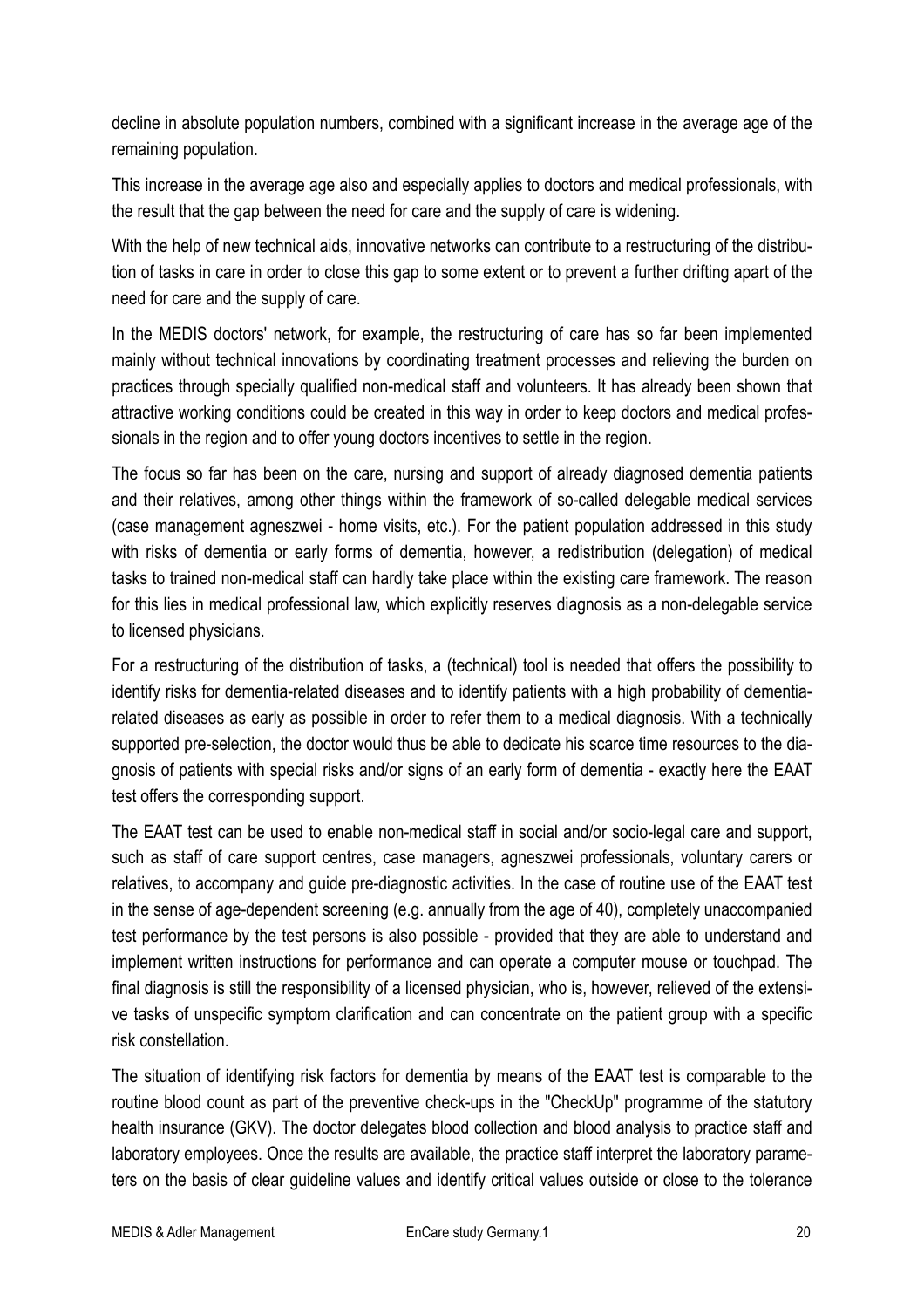limits of the guideline values. Clearly inconspicuous values are filed in the patient's file without further medical consultation, while the doctor interprets conspicuous values to make a diagnosis or initiates further measures. Such a redistribution of tasks is also made possible by the EAAT tests in the field of early dementia detection.

However, this requires further clinical studies with randomised control groups that clinically prove the specificity and sensitivity of the EAAT tests and validate the procedure. However, the results of this study so far (which are not representative) have already convinced the doctors and specialists involved of the high predictive value.

## <span id="page-20-0"></span>**Use of the EAAT in an innovative outpatient care system using the example of the MEDIS doctors' network**

For many years, "doctor-relieving structures" (e.g. case managers and community nurses) have been used under the sponsorship of MEDIS Management GmbH and relieve the respective family doctor of non-medical tasks on his or her instructions without burdening him or her with bureaucratic tasks of employment or billing.

Volunteer dementia caregivers relieve patients, caring relatives, doctors and case managers by providing low-threshold care in the respective home. Day care places are available especially for dementia patients in order to maintain the home care situation as long as possible. Alternative forms of housing, in particular residential communities for people with dementia, are offered at a total of 3 locations in the service area as new buildings or as conversions. The network's own outpatient care service looks after, supplies and cares for both the residents of the alternative forms of housing and patients in their previous homes.

#### PHYSICIAN RELIEF AND PERSONNEL RESOURCES

The development of outpatient specialist care has been particularly problematic in recent years. Resources became scarcer, while at the same time their utilisation increased steadily due to the morbidity development associated with the demographic development in the region.

In the past years, treatment pathways have been developed in working groups under the leadership of the respective specialists and with the participation of GPs in private practice and integrated into the software. GPs are provided with IT-supported information and decision-making bases, for example, in order to carry out differential diagnostic examinations in a targeted manner.

#### *Such a working group could, in cooperation with external actors (care support centres, MDK), define a process scheme for the implementation of the EAAT in the prophylaxis and treatment pathways.*

**Contract Contract** 

The results, including the relevant preliminary findings, laboratory data and anamnestic data, are directly transmitted electronically to the specialist. Undifferentiated referrals could thus be successively reduced. This procedure led to specialist capacities being freed up for outpatient treatment. However, it also led to an increased workload in the GP practices, which were also heavily utilised. Here, various relief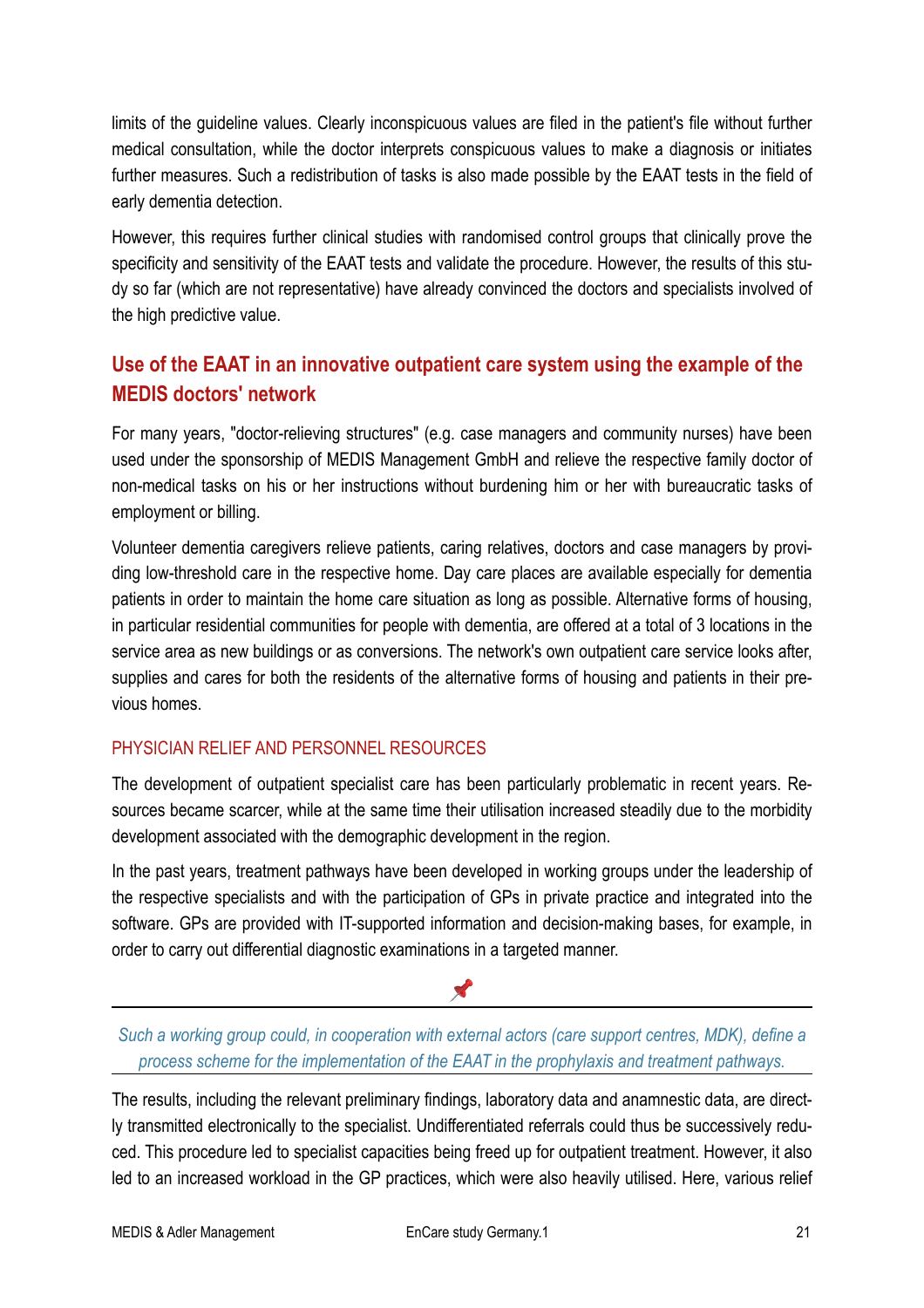and support instruments were implemented, which now give the GPs in private practice the opportunity to delegate non-medical services to network staff - including agneszwei specialists, case managers and palliative care coordinators - and to volunteer caregivers.

*"The use of the network's own case managers and community nurses was characterised by high initial*  scepticism followed by extreme virulence in GP practices" <sup>22</sup>.

Due to the many years of positive experience of MEDIS doctors with staff who relieve doctors, such reservations no longer have to be overcome in South Brandenburg today - the use of case managers and community nurses is not only tolerated but actively demanded.

*Based on the good experiences of the actors involved, a corresponding test system can be established using the EAAT under the responsibility of case managers, Agnes Two nurses, care support points and, if necessary, other actors.*

<span id="page-21-1"></span>X

Decisive for the acceptance of the case managers and community nurses are their communicative and professional skills. Both the senior case manager and the Agnes Two specialists at MEDIS have years of professional experience and have helped to introduce and shape these job profiles in the state of Brandenburg.

In particular, the view for caring relatives, who often become a care case themselves under the burden of care, is part of the self-image of these professionals. "Days off" for family caregivers are extremely important for stabilising the home care situation and are created by organising additional care such as volunteer dementia helpers or day care. In addition to the non-medical activities, case managers and community nurses also provide valuable information for the doctor's therapy decisions - especially on the topic of adherence and compliance. Trust, competence and above all communication are the keys to success here - for patients and relatives as well as for doctors!

## X

*It is also conceivable that (caring) relatives - after prior instruction by a specialist - carry out the EAAT*  with the person concerned in the event of a suspicion of dementia or a corresponding risk and have the *result assessed by the specialist. In this way, possible resistance on the part of the person affected can be minimised and the threshold for diagnosis/recognition lowered.* 

#### JOY OF LIFE - COMPREHENSIVE CARE FOR DEMENTIA

Due to the ageing of the population in the network region described at the beginning, diagnosis-related statistical evaluations, which are collected anonymously annually in all network practices within the framework of a so-called "network monitor", show a continuous increase in patients suffering from de-

<span id="page-21-0"></span><sup>&</sup>lt;sup>[22](#page-21-1)</sup> This quote comes from one of the most committed MEDIS doctors and describes the situation very accurately. Through the discussions in nationwide committees and interest groups, buzzwords such as "substitution of the medical profession", "loss of competence of the doctor", "loss of turnover for practices" and the like are fuelling uncertainty (="initial scepticism"), which is completely unfounded for grassroots practitioners, at least in rural or structurally weak regions.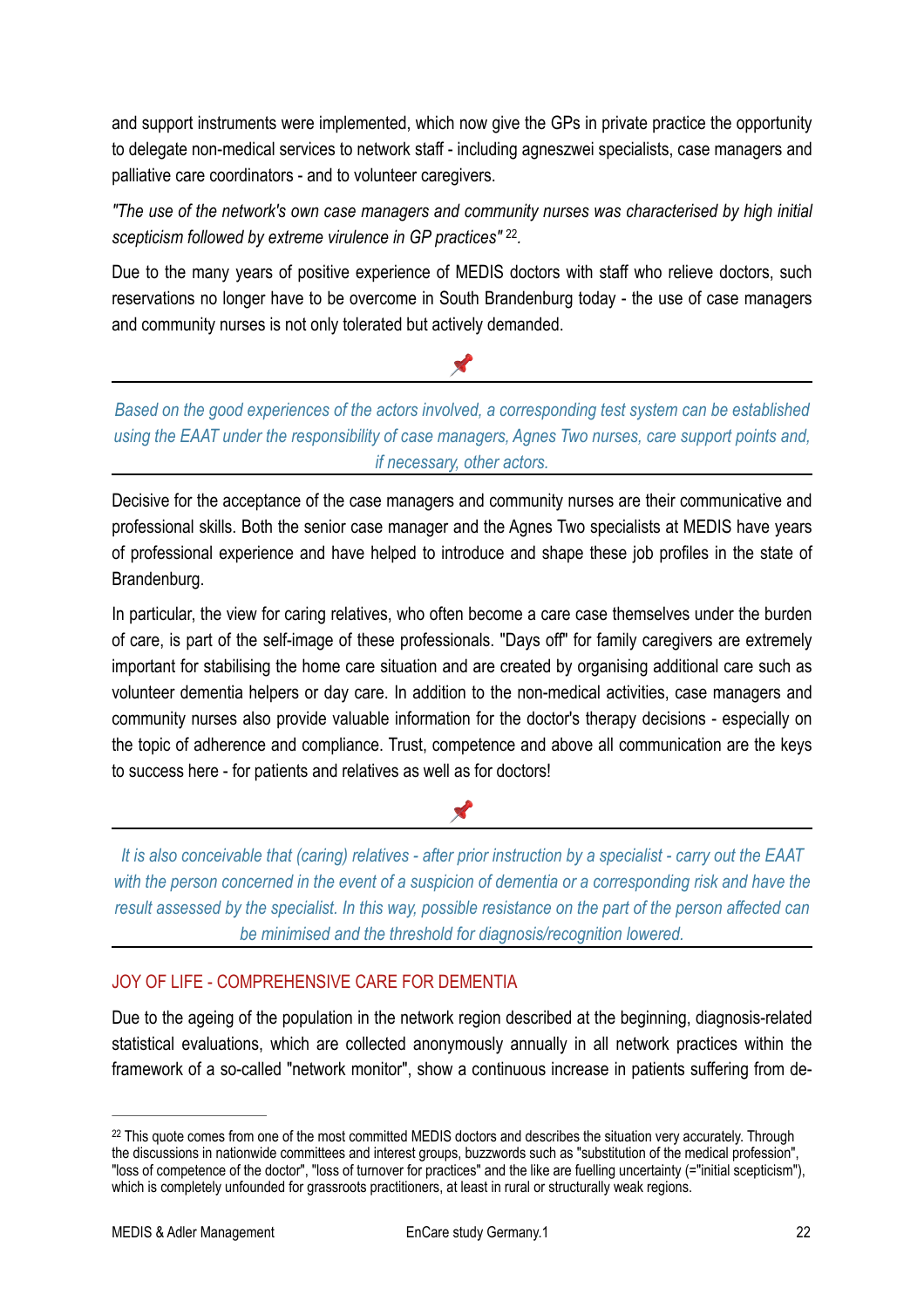mentia. Neither society nor the health care system seem to be adequately prepared at present for the care of an increasing number of dementia patients - care and support structures beyond home and family care are lacking, especially in rural regions.

MEDIS began to develop the concept of joie de vivre eight years ago as an answer to these structural deficits. Today, the concept comprises a total of six building blocks, which are (have to be) permanently expanded in scope and supplemented by further modules as needed.

• Stage 1: Doctors of the medical network diagnose dementia and initiate care within the framework of the project in addition to medical therapy. MFAs of the network who have been trained as dementia specialists (DeFa) support the practices in this process.

*In future, the MFAs could take over the testing and, in the case of abnormal values, arrange for further medical diagnosis and subsequent therapy.*

X

• Stage 2: Case managers and agneszwei specialists from the doctors' network visit patients in their homes, talk to relatives, provide information, coordinate appointments and the provision of aids and offer the possibility of care within the framework of the project Lebensfreude.

*It would be conceivable to do this already in the case of suspicion and to arrange for an appropriate test in the home environment, then continue as in stage 1.*

X

• Level 3: A total of more than 100 volunteers (volunteer circle) can be deployed by the MEDIS case managers and community nurses for dementia care. The care is always provided "1 to 1" and in addition to the nursing care. Depending on the patient's inclination and biography, it includes services such as going for a walk, reading aloud, shopping together, fishing, playing skat, etc. In organisational terms, MEDIS Management GmbH has founded a non-profit subsidiary, MEDIS Lebensfreude gGmbH, for this purpose. The initial training of the caregivers is provided by the Alzheimer's Association, the permanent further training and professional guidance is provided by the network's leading case manager.

*With the appropriate personal suitability, volunteers in the village environment could also use the EAAT (assuming appropriate communication of the offer).*

X

• Level 4: The relatives have the additional option of having the sick patients looked after by a care group for dementia patients (also 1 to 1) by the hour, in order to have the freedom to run their own errands. Specially rented rooms are available for this purpose.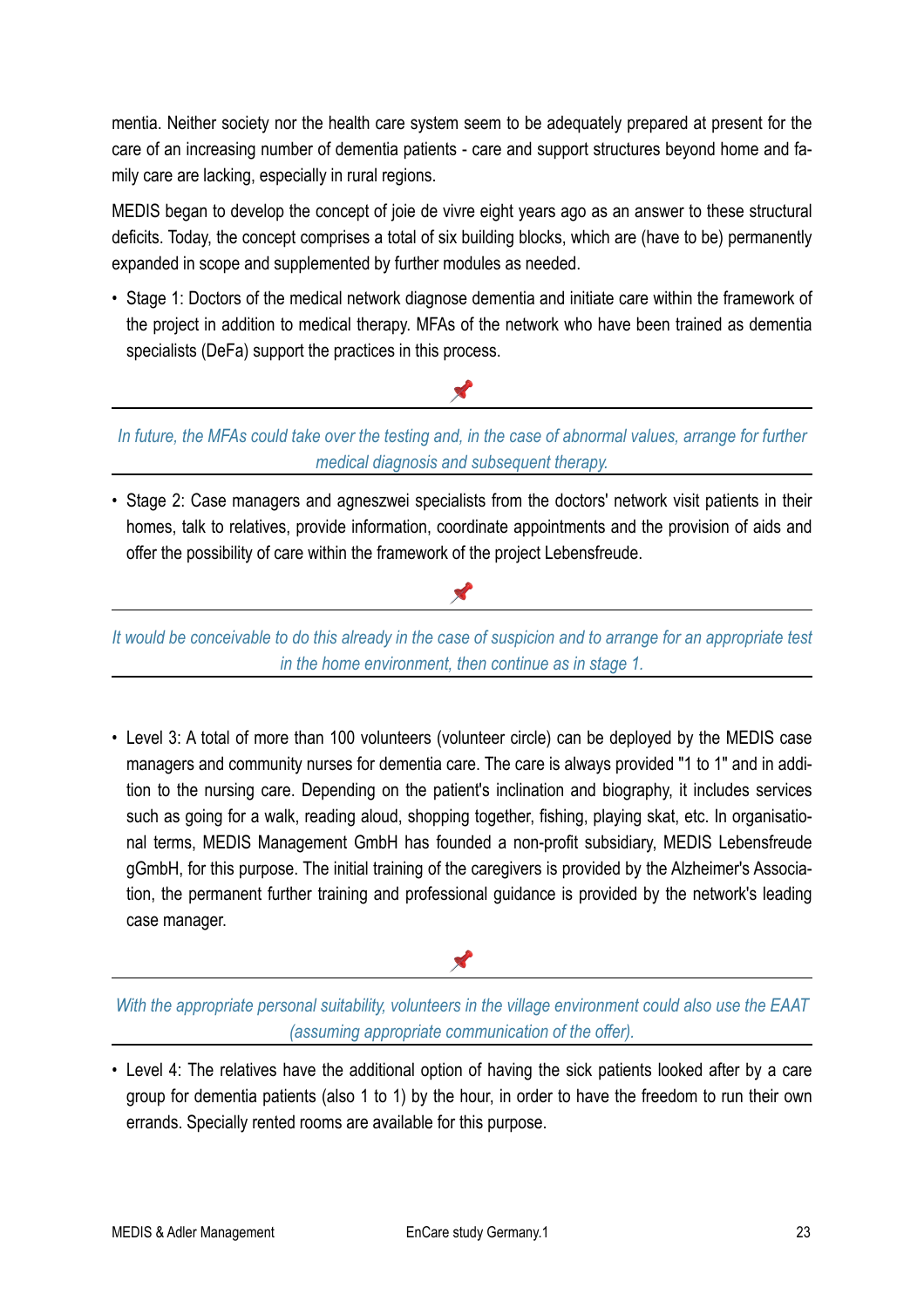- Stage 5: The MEDIS doctors' network runs its own day care for dementia patients for a total of 12 guests. This structural development under its own auspices was necessary because there were no other day care facilities in the network region.
- Level 6: A new building complex with three graded alternative forms of living, including a dementia living community with eight rooms was built with the help of an investor in 2014. All living conditions are designed to maintain abilities for as long as possible and to offer help when it is needed. The MEDIS doctors' network is the user and operator of this property and coordinates all support services.

## <span id="page-23-0"></span>**Summary**

The use of the EAAT can make dementia (early) detection much more efficient and low-threshold and is particularly suitable in regions with appropriately developed and networked structures, for example in the districts of Elbe-Elster and Oberspreewald-Lausitz (MEDIS in cooperation with the care support centres) and in another form in the Uckermark. The existence of grown constellations of actors familiar with such processes is the prerequisite for a fast and area-wide effective change in dementia (early) detection. For this reason, an area trial in the sense of a model project in the above-mentioned districts of South Brandenburg is recommended, possibly in cooperation with the Uckermark.

In regions where active, networked structures in this form do not yet exist, it is initially recommended to establish a service with the support of the care support points as well as under the responsibility of Agnes Two nurses, possibly also the MDK.

*For the MDK, the EAAT can be a very quickly usable, objective way of assessing the cognitive performance of patients, the use of which could objectify and "revolutionise" the process of assessing the need for care.*

| <b>EAAT Application - Who and how?</b>           |                                                   |  |  |  |  |
|--------------------------------------------------|---------------------------------------------------|--|--|--|--|
| <b>User</b>                                      | Comment                                           |  |  |  |  |
| Care support points                              | Possible throughout the state of Brandenburg      |  |  |  |  |
| <b>MDK</b>                                       | Possible throughout the state of Brandenburg      |  |  |  |  |
| Medical practices, here: Medical assis-<br>tants | Primarily in the MEDIS doctors' network           |  |  |  |  |
| <b>Agnes Two Sisters</b>                         | In districts with corresponding supply structures |  |  |  |  |
| Volunteer dementia carers                        | In districts with corresponding supply structures |  |  |  |  |

<span id="page-23-2"></span>The application of the EAAT in inpatient settings was not the focus of the study. Nevertheless, if the test is medically validated, it can also <sup>23</sup>[b](#page-23-1)ring about a significant (cost) reduction in inpatient areas. On the

<span id="page-23-1"></span><sup>&</sup>lt;sup>[23](#page-23-2)</sup> Expected cost of an EAAT test  $> \epsilon$ 100, a fraction of the cost of a biopsy or CT. CT and biopsy would only be used in case of a positive indication.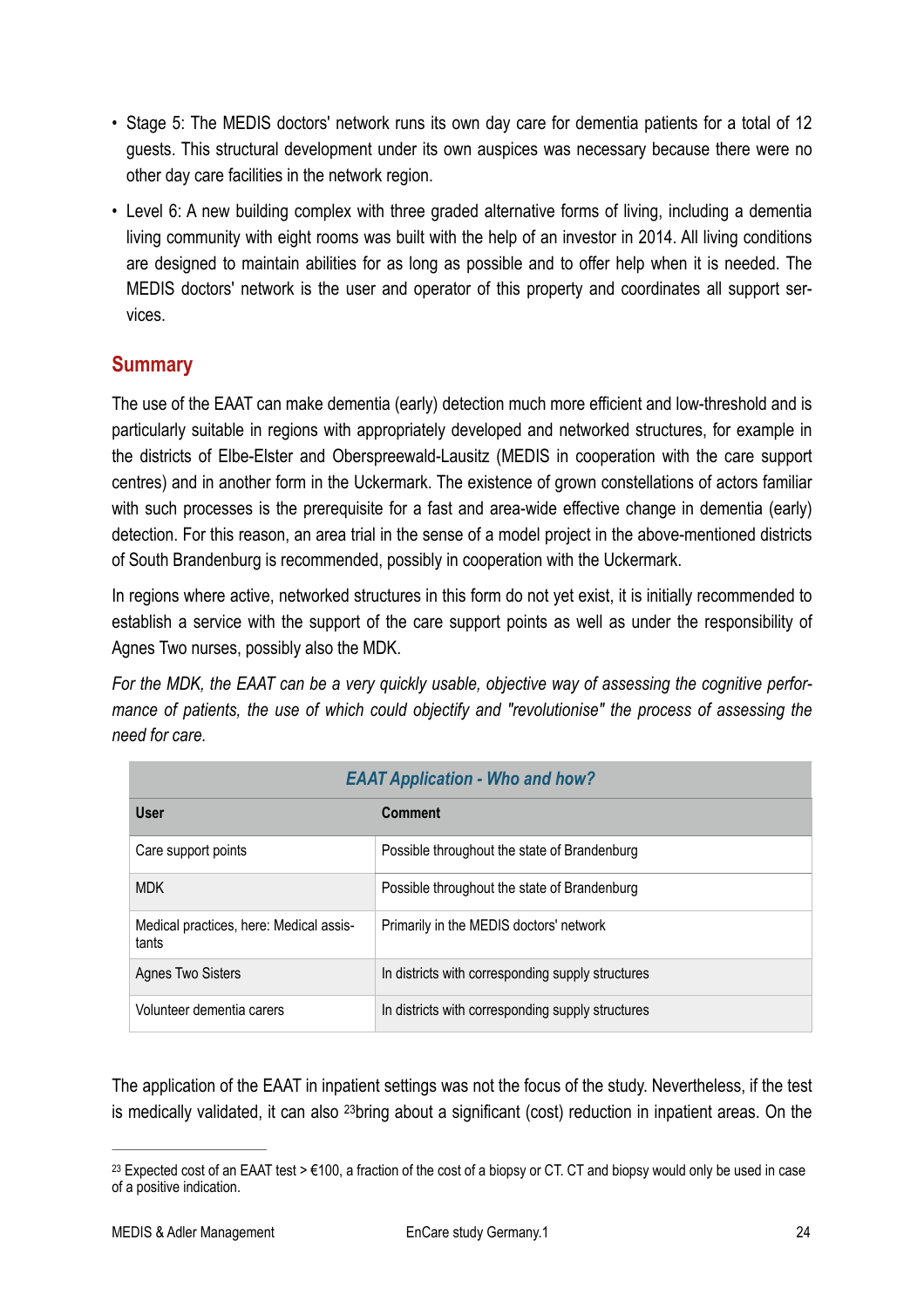<span id="page-24-3"></span>one hand, in geriatrics during anamnesis, but also - as is currently being pursued in the <sup>[24](#page-24-1)</sup>ldA project in the dementia-sensitive acute care of patients.

## <span id="page-24-0"></span>**Consequences for securing skilled workers in the participating institutions**

The use of the EAAT can have various consequences for the tense situation of professionals in Brandenburg's health care system. The aim should be to relieve doctors and nursing staff and to shift the work with the test to lower qualified professional groups, which has already been described and is possible.

- A. The greatest possible effect of using the EAAT is to be expected when it is used within the framework of a health app financed by SHI. Here, no additional personnel expenditure would be necessary and the test person would visit his or her family doctor for further consultations/examinations if a corresponding risk disposition was issued by the app. However, the low affinity of older sections of the population for digital solutions and the lack of Internet-capable PCs/tablets in private households are probably still the main obstacles to the widespread use of a health app. However, this situation will change in the coming years with the ageing of the "digital natives"; today's 50-60 year olds already have different experiences and possibilities of use.
- <span id="page-24-4"></span>B. The use of the EAAT in the outpatient system (e.g. Agnes nurses), in care support centres, in geriatric alliances and networks of care for the elderly or voluntary dementia support groups, on the other hand, could be expanded. Particularly in the peripheral areas, the shortage of doctors/medi-cal capacities is significantly greater than that in the area of nursing and auxiliary staff<sup>25</sup>[,](#page-24-2) so that these can be put in a position to use the EAAT test across the board and especially with older, digitally non-affine clients by means of the competence development described. This form of use could (still) become the predominant one in the coming years.
- C. It would be supplemented by testing in the area of medical practices without the involvement of a doctor (during the test) for particularly conservative patients. This option offers the advantage that an evaluation or further steps in case of a positive indication can be discussed directly and without diversions or loss of time at the doctor's office.

## **If the results of the EAAT are medically validated, it can replace conventional, significantly more time-consuming procedures under medical supervision and thus make a significant contribution to relieving the workload of doctors, especially in the outpatient care system of rural areas in the state of Brandenburg.**

If the theoretically necessary number of tests, estimated at approx. 3,000 per year in the district of Elbe-Elster, were to be carried out in the above-mentioned organisational forms in one third each, this would

<span id="page-24-1"></span><sup>&</sup>lt;sup>[24](#page-24-3)</sup> Interdisciplinary dementia-sensitive acute care: The aim here is to include a dementia diagnosis in the general anamnesis of patients over a certain age (e.g. in the case of a bone fracture or similar) in order to determine the cause of the acute event on the one hand, but also to plan appropriate dementia-tolerant treatments (e.g. operations with local anaesthesia only) on the other.

<span id="page-24-2"></span><sup>&</sup>lt;sup>[25](#page-24-4)</sup> Source: own surveys within the framework of the projects "The Intercultural Hospital" and "National Matching Brandenburg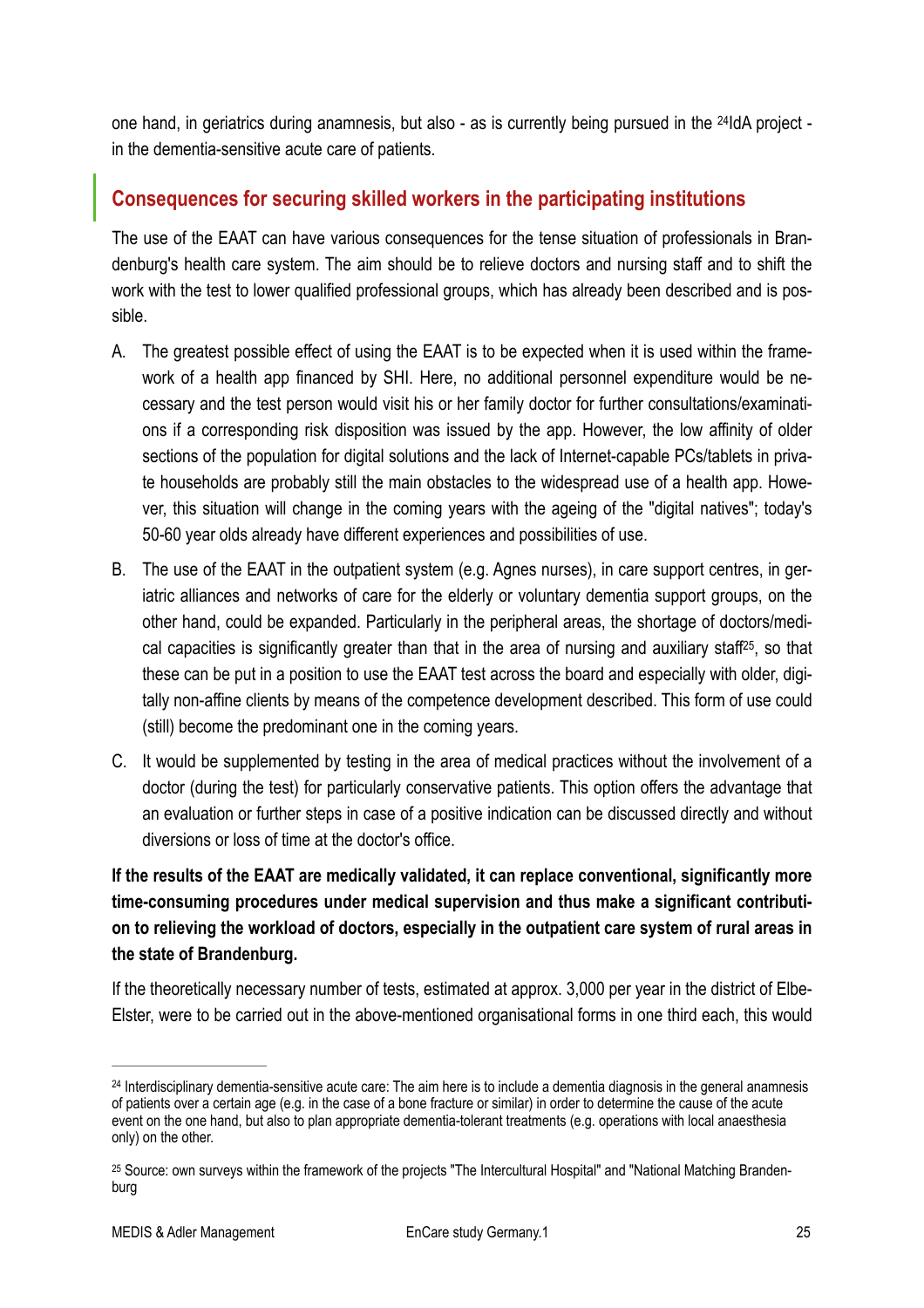<span id="page-25-3"></span><span id="page-25-2"></span>re[s](#page-25-0)ult in a time requirement of 0 supervision hours for group A, an estimated 2,000 hours<sup>[26](#page-25-0)</sup> for group B and approx. 1,000 hours<sup>[27](#page-25-1)</sup> for group C. In purely mathematical terms, one full-time staff member would be needed for group B, or rather 2 full-time staff members with preparation and follow-up, supplemented by the additional working hours of the physician assistants in group C. Conventional dementia tests for all three groups would take up the annual working time of 3-4 doctors, based on the above figures.

**For the state of Brandenburg, this effect can be extrapolated by a factor of about 20. This means that EAAT would lead to about 40 specialists (e.g. Agnes nurses) carrying out the tests nationwide; in addition, about 10-12 full-time positions would be necessary for the assistants in the doctors' practices. This, in turn, would mean a nationwide release of capacities among medical staff in the order of 60-80 full-time positions.**

<span id="page-25-0"></span>[<sup>26</sup>](#page-25-2) Assumption: 2 hours per person, of which 30 min arrival and departure, 20 min introductory talk, 20 min test and 20 min evaluation.

<span id="page-25-1"></span>[<sup>27</sup>](#page-25-3) Assumption as above, only without travel times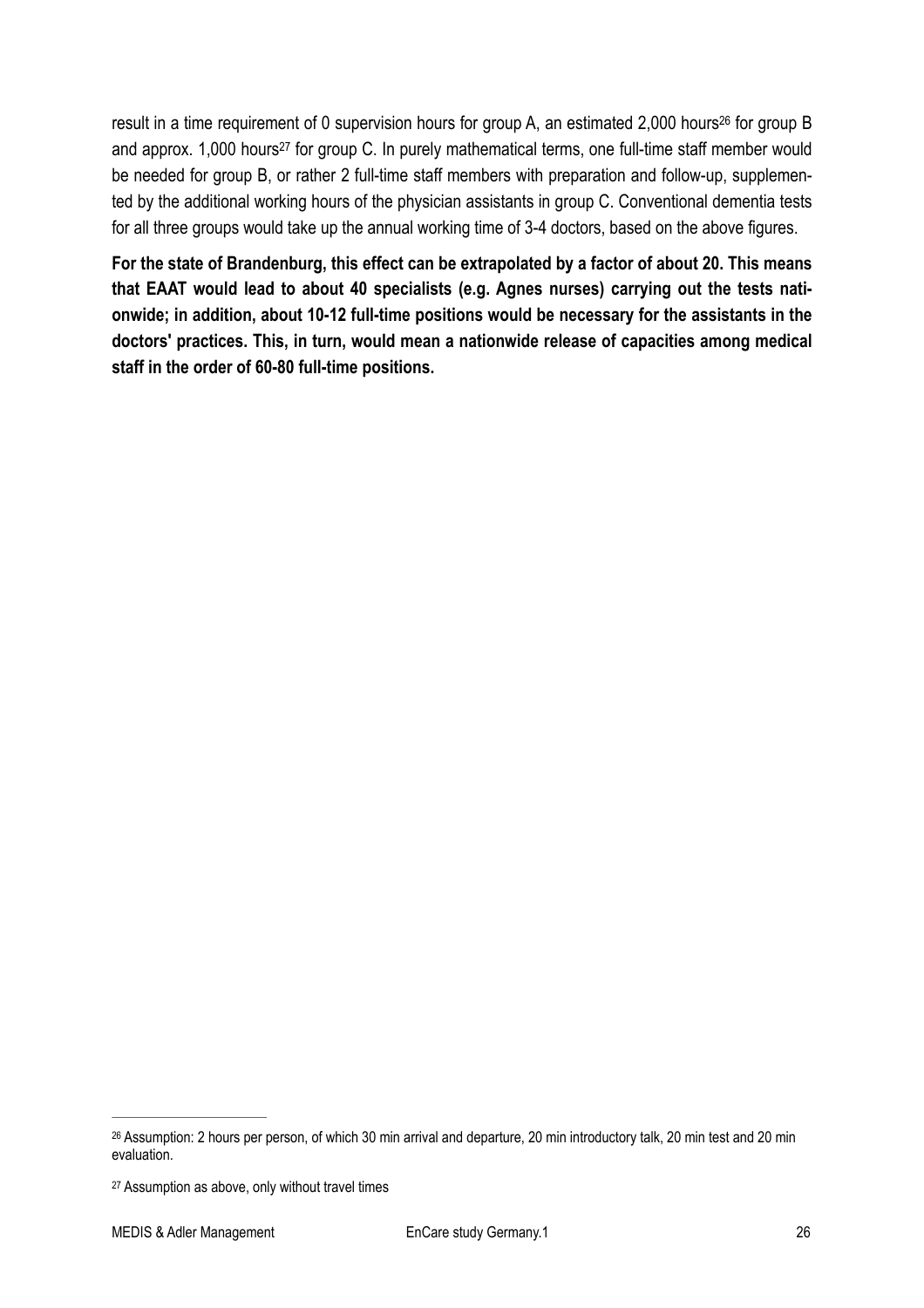#### <span id="page-26-0"></span>**Requirements for competence development**

In order to be trained in the use and handling of the EAAT test, every user should have undergone appropriate further training. This training covers three main topics - these reflect the experiences of our project team from the pilot tests, the introduction to the tests and their evaluation:

- A. Basic knowledge about dementia
- B. How the EAAT test works
- C. Evaluation of the results

Successful completion of this training can be confirmed with a certificate, which is a prerequisite for access to the EAAT test.

At the same time, every user should also have the possibility of supervision in order to quickly answer recurring questions and clarify ambiguities. Experience in the application of the CA method in HR shows that the need for supervision is still present at the beginning, but then decreases rapidly<sup>[28](#page-26-1)</sup>.

The training can be integrated as a module in the initial vocational training in care, as well as being offered as a module for care assistants. It can also be part of the basic training of voluntary dementia helpers.

<span id="page-26-2"></span>*EAAT Competence Development - Further training to become a certified user of the EnCare* 

| test                    |                                        |                                            |                |  |  |  |
|-------------------------|----------------------------------------|--------------------------------------------|----------------|--|--|--|
| <b>Module</b><br>no     | <b>Topic</b>                           | <b>Content</b>                             | Scope in hours |  |  |  |
| 1                       | <b>Basics</b><br>to<br><b>Dementia</b> | Introduction                               |                |  |  |  |
| $\overline{2}$          |                                        | Forms of dementia                          |                |  |  |  |
| 3                       |                                        | Risk factors for dementia                  | $2,5-3$        |  |  |  |
| 4                       |                                        | Possibilities of prophylaxis / therapy     |                |  |  |  |
| 4                       | <b>The</b><br><b>EAAT Test</b>         | Introduction to the CA Method              |                |  |  |  |
| 5                       |                                        | Psychological foundations of the CA method |                |  |  |  |
| 6                       |                                        | How the EAAT test works                    | $3,5-4$        |  |  |  |
| $\overline{\mathbf{r}}$ |                                        | Description of indicators & results        |                |  |  |  |
| 8                       | <b>Testing</b><br>further action       | Preparation of the patients                |                |  |  |  |
| 9                       |                                        | Carrying out the test                      | 1,0            |  |  |  |
| 10                      |                                        | Discussion & interpretation of the results |                |  |  |  |
| 11                      |                                        | Derivation of the further procedure        |                |  |  |  |

<span id="page-26-1"></span><sup>&</sup>lt;sup>[28](#page-26-2)</sup> Prognosis: 2-3 supervisions / first 10 tests; 1-2 supervisions / tests 11-50; thereafter 1 supervision / 100 tests.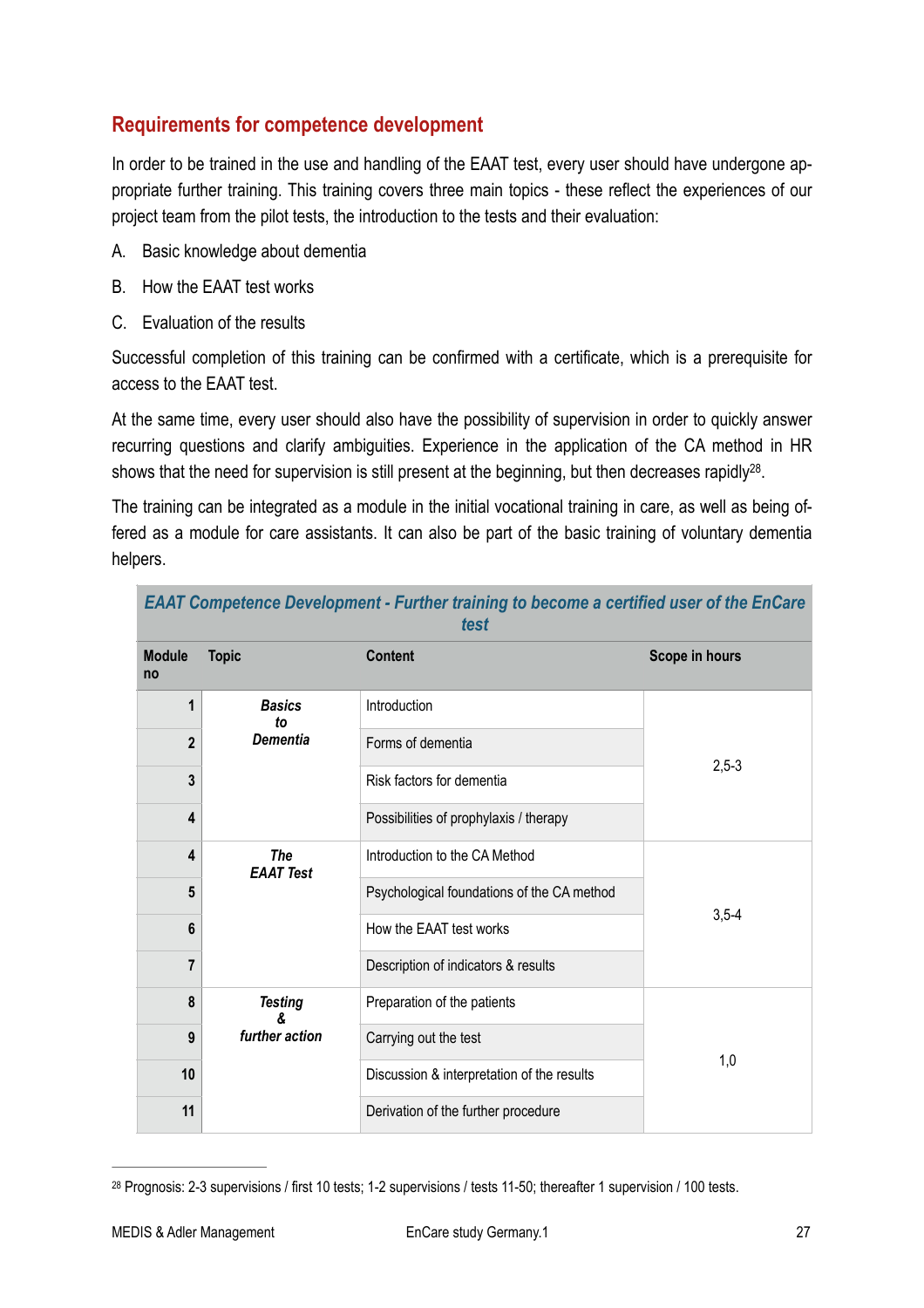# <span id="page-27-0"></span>**6. Closing words**

In this study, the focus was not on medical innovation, but on its possible effects on the organisation of outpatient and inpatient care and subsequently care for people suffering from dementia in the state of Brandenburg.

This feasibility study concludes that:

- the EAAT test, subject to its medical validation, is a suitable diagnostic tool to reposition both the prophylaxis and the (early) detection of dementia.
- No negative associations were aroused in the test subjects of the pilot test, on the contrary: the test can be carried out quickly and with a "neutral" emotional effect, depending on digital affinity from the doctor's anteroom to accompanied testing (for example by Agnes nurses) to independent implementation "at the dining table".
- Its use in rural areas enables a shift in function, relieves the burden on doctors and makes the threshold for patients to be tested lower and easier.

In the area of prophylaxis, an early sensitisation of broad sections of the population can be achieved, which can have an indirect effect on the probability of a later dementia illness through a possible early change in the behaviour of those tested - at best lowering it, but at least through an early attitude and improved planning in dealing with the illness. This in turn indirectly relieves the burden on the caring structures and relatives.

In the field of dementia detection, this innovation has multiple effects: The test itself can be organised very flexibly, a medical consultation is only necessary in case of an indication, but then in a targeted and precise way. It was shown that a considerable relief of the outpatient doctors can be achieved if, for example, Agnes nurses or participants in geriatric associations / dementia networks or the employees of the care support points of the state of Brandenburg, after appropriate training, become those who carry out the test. In the medium term, it is quite conceivable that the digital solution can be used by patients completely on their own and with appropriate guidance.

The necessary measures for the competence development of the actors involved have been worked out, can be carried out quickly and are reducible with appropriate previous training. The effort required here is kept within manageable time and financial limits at 1-2 days.

In summary, the authors conclude that EAAT will become an innovation in the social sector with a particular impact on work organisation and skilled labour relief in rural areas, and - subject to medical validation - equally an innovative medical device with a wide range of possible applications.